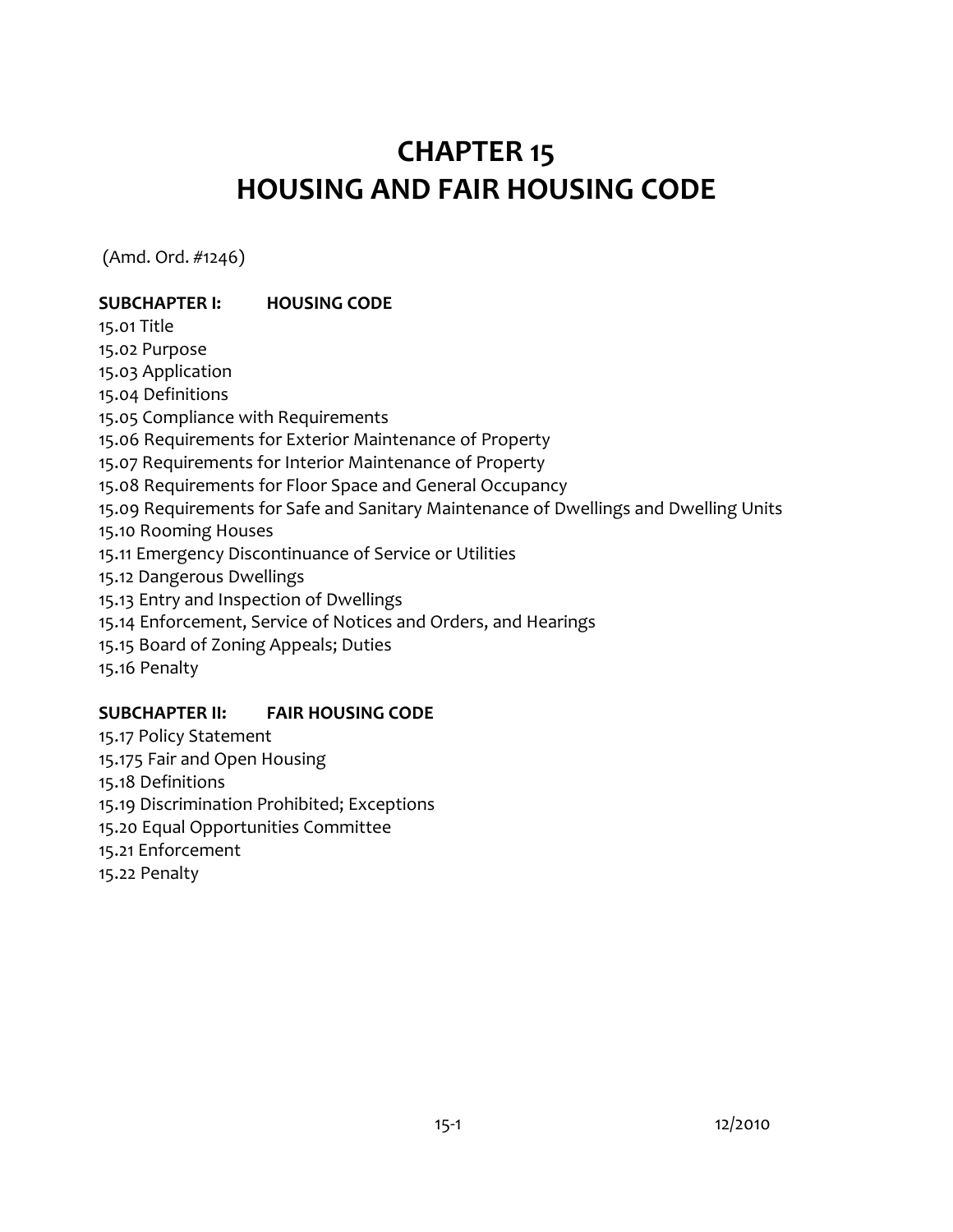#### <span id="page-1-0"></span>**SUBCHAPTER I: HOUSING CODE**

**15.01 TITLE.** This subchapter shall be known and may be cited and referred to as the Housing Code of the City of New London.

**15.02 PURPOSE.** The purpose of this article is to protect the public health, safety and welfare in all buildings and on the premises as provided by:

- (1) Establishing minimum standards for basic equipment and facilities for light, ventilation, space heating and sanitation; for safety from fire; for space, use and location; for safe and sanitary maintenance; and for cooking equipment in all structures in existence on the effective date of the ordinance from which this article is derived.
- (2) Fixing the responsibilities of owners, operators and occupants of all structures.
- (3) Providing for administration, enforcement and penalties.

## **15.03 APPLICATION.**

- (1) **In regard to time of construction, alteration or repair***.* Every portion of a building or premises shall comply with the provisions of this article, irrespective of when such building shall have been constructed, altered or repaired, except as provided in this article.
- (2) **Application of building code***.* Any alterations to buildings or changes of use therein, which may be caused directly or indirectly by the enforcement of this article shall be done in accordance with applicable sections of the New London Municipal Code.
- (3) **Application of zoning law***.* Nothing in this article shall permit the establishment, conversion or use of any premises in conflict with the zoning ordinance of the city.
- (4) **Conflict with other ordinances.** Except as provided in subsection (4) of this section, in any case where a provision of this article is found to be in conflict with a provision of any zoning, building, fire, safety or health ordinance or code of the city existing on the effective date of the ordinance from which this article is derived, the provision which establishes the higher standard for the promotion and protection of the safety and health of the people shall prevail. In any case where a provision of this article is found to be in conflict with a provision of any other ordinance or code of the city existing on the effective date of the ordinance from which this article is derived which establishes a lower standard for the promotion and protection of the safety and health of the people, the provisions of this article shall prevail.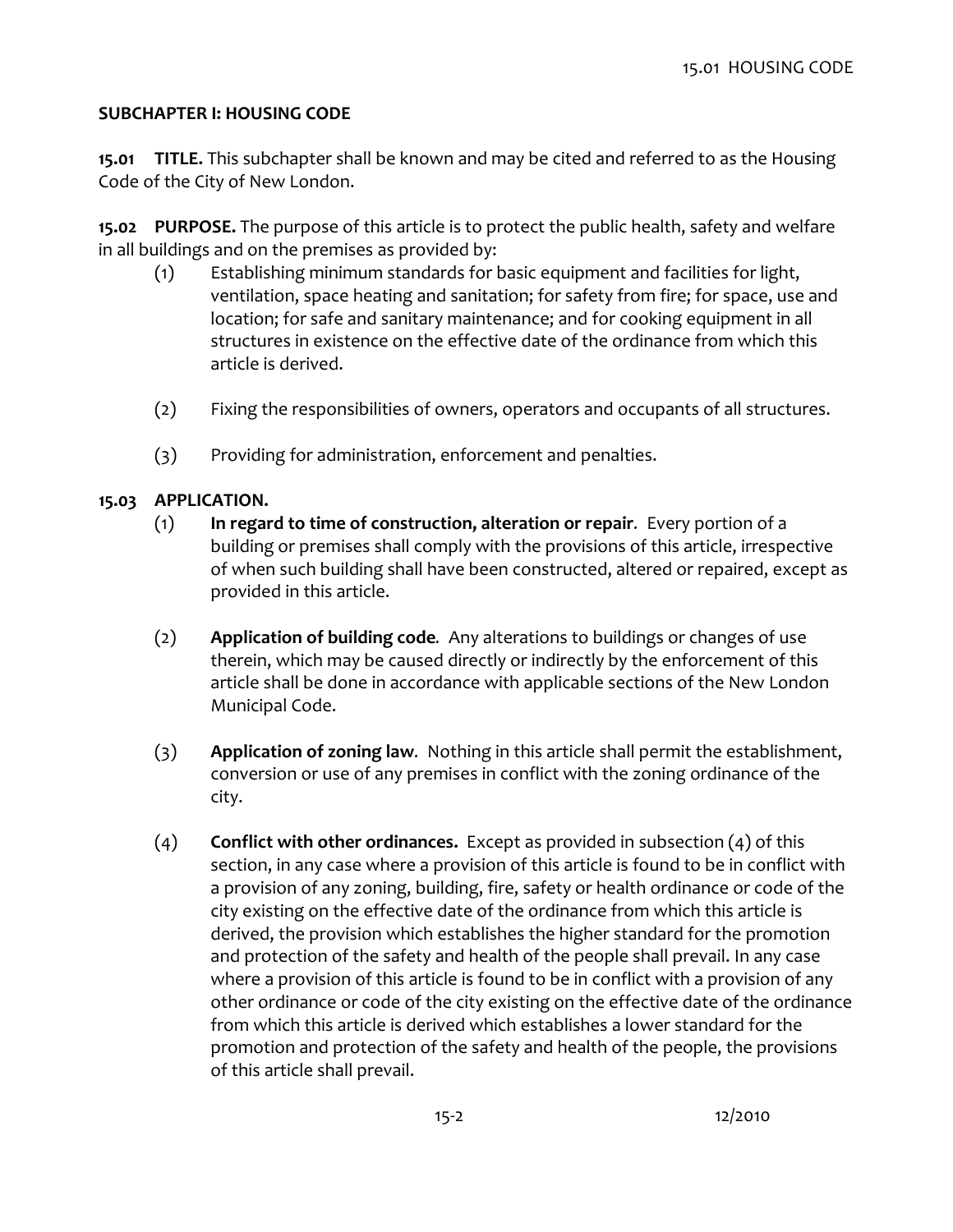- <span id="page-2-0"></span>(5) **Existing buildings***.* This article establishes minimum requirements for the initial and continued occupancy of all buildings and structures and does not replace or modify requirements otherwise established for the construction, repair, alteration or use of buildings, equipment or facilities except as provided in this article.
- (6)**Existing remedies.** Nothing in this article shall be deemed to abolish or impair existing remedies of the City or its buildings, which are deemed to be dangerous, unsafe or unsanitary.
- **15.04 DEFINITIONS.** The following words, terms and phrases, when used in this article shall have the meanings ascribed to them in this section, except where the context clearly indicates a different meaning:

**Approved –** means approved by the Building Inspector who has been appointed to enforce the provisions of this chapter and all applicable ordinances of the City.

**Basement –** that portion of a dwelling below the first floor or ground floor with its entire floor below grade.

**Bath -** means a bathtub or shower stall, properly connected with hot and cold water.

**Bedroom -** means a habitable room within a dwelling unit which is used or intended to be used, primarily for the purpose of sleeping, with a door to ensure privacy, but shall not include any kitchen or dining room.

**Board of Zoning Appeals** – As created by sec. 17.13 of this code.

**Building Code** - the building code officially adopted by the City Council or such other code as may be officially designated by the City Council for the regulation of construction, alteration, addition, repair, removal, demolition, use, location, occupancy and maintenance of buildings and structures.

**Combustible Refuse** - garbage, paper products, garden wastes, tree trimmings not in excess of two inches in diameter and four feet in length, food containers (metal and glass) organic byproducts, and other similar burnable wastes.

**Common Area** – that portion of a building used or shared by, or intended to be used or shared by, the occupants of two or more rooming units. (Basements, laundry rooms, etc.)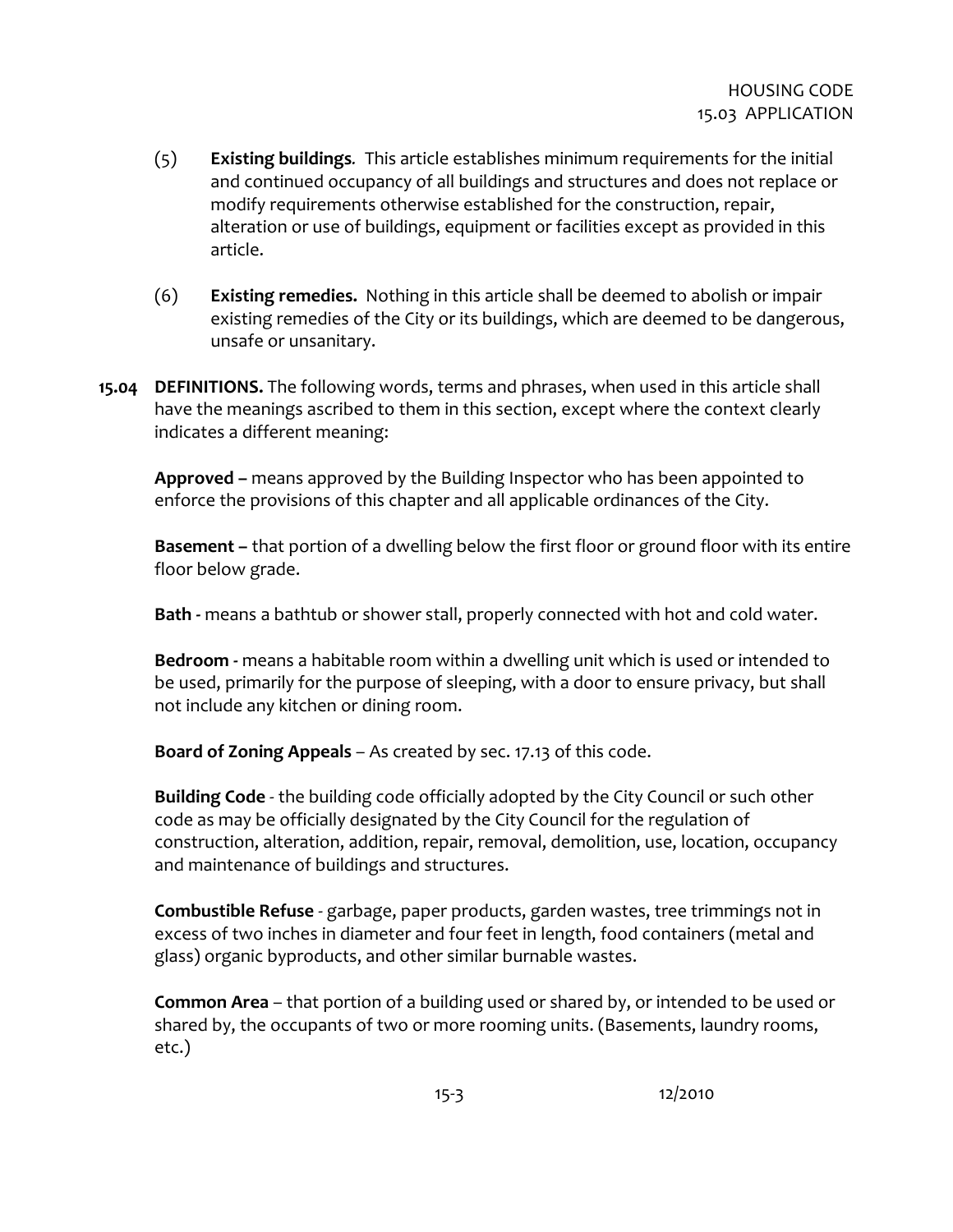**Debris -** any junk, wood, bricks, cement, concrete blocks, or machinery or parts thereof, refrigerators, furnaces, washing machines, stoves and other appliances or any other unsightly accumulation of items or materials, such as may tend to depreciate property values in the area, create a blighted condition or create a nuisance or hazard.

**Dining Room -** a habitable room used or intended to be used for the purpose of eating, but not for cooking or the preparation of meals.

**Dwelling -** any building or structure which is wholly or partly used or intended to be used for living or sleeping by human occupants.

**Dwelling Unit -** a single unit, providing complete, independent living facilities for one or more persons, including permanent provisions for living, sleeping, eating, cooking and sanitation.

**Exterior Property Areas -** the open space on the premises and on adjoining property under the control of owners or operators of such premises.

**Extermination -** The control or elimination of insects, rodents or other pests by eliminating their harborage places by removing or making inaccessible materials that may serve as their food by poisoning, spraying, fumigating or trapping, by blocking their access to a dwelling, or by any other recognized and legal pest elimination methods approved by the Health Officer.

**FIRST STORY** - That story of a dwelling at or next above the average grade of adjoining ground.

**GARBAGE** - The animal and/or vegetable waste resulting from the handling, preparation, cooking and consumption of food.

**Gross Floor Area -** means the total area of all habitable space in a building or structure.

**Habitable Room -** a room or enclosed floor space arranged for living, eating, and sleeping purposes (not including bathrooms, water closet compartment, laundries, pantries, foyers, hallways and similar spaces).

**Housing Inspector -** means the Building Inspector or designee authorized to perform housing inspections as required by this code

**Infestation -** The presence, within or around a dwelling, or in or near waste disposal containers, of any insects, rodents or other pests.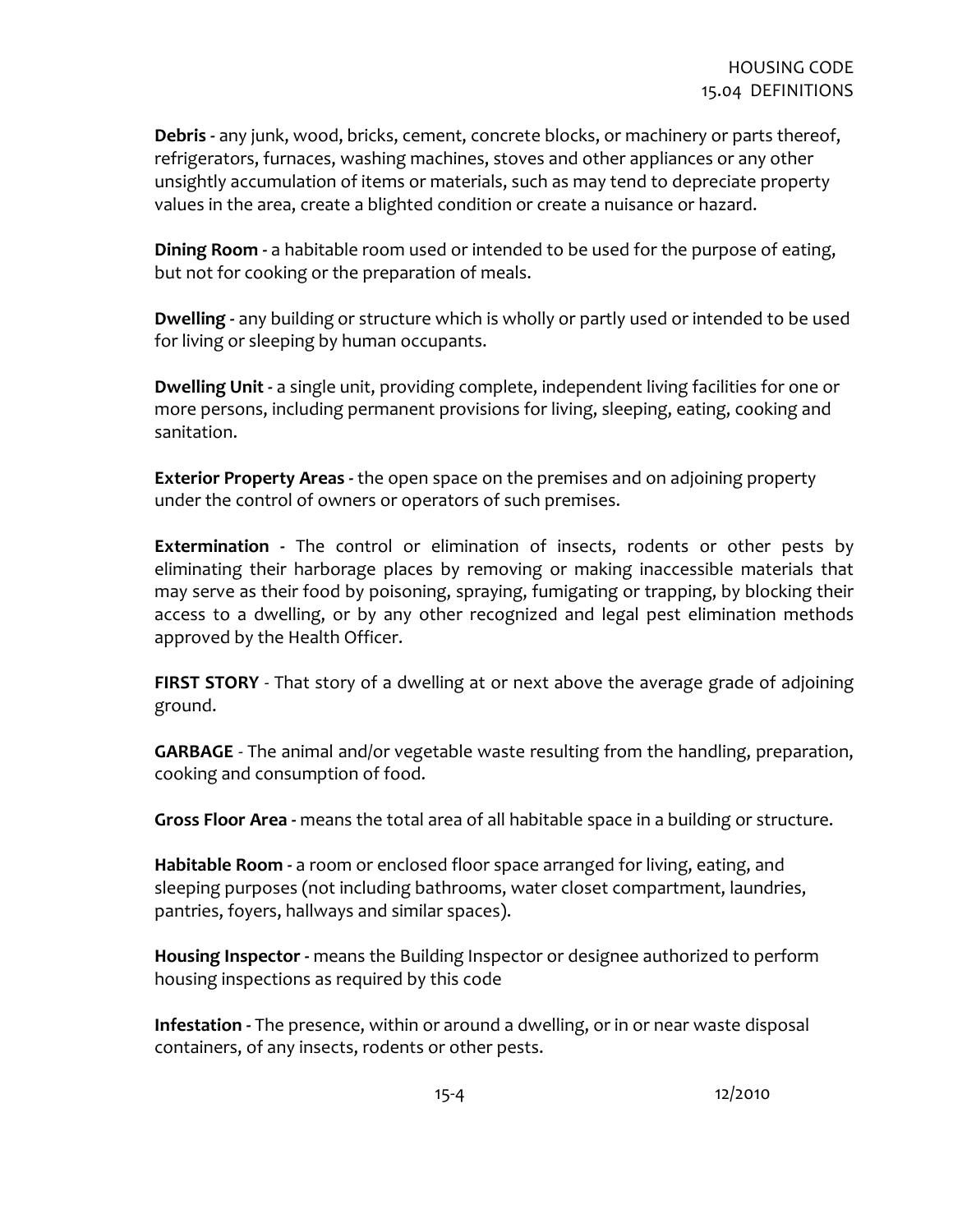**Kitchen -** a habitable room used or intended to be used for cooking or the preparation of meals.

**Light Housekeeping -** The use of a room or rooms for combined living, sleeping and dining purposes by individuals or groups of persons having part of a dwelling such as stairs or halls in common, but living independently of each other and doing their cooking upon the premises, whether in the same or in other units, as distinguished from a dwelling unit or apartment having normal kitchen and toilet facilities.

**Light Housekeeping Unit -** The room or rooms occupied for light housekeeping purposes by one individual or group of persons living independently of other such individuals or groups.

**Living Room -** a habitable room within a dwelling unit, which is used or intended to be used, primarily for general living purposes.

**Non-dwelling Structure -** a garage, shed or other similar storage or convenience building attached to or detached from a dwelling and used primarily for recreation and/or the storage of vehicles, lawn and garden appliances, and other household tools or equipment. A non-dwelling structure shall not be used for living or sleeping by human occupants.

**Nuisance -** an unreasonable activity or use of property that interferes substantially with the comfortable enjoyment of the life, health or safety of another or others.

**Occupant -** any person over one year of age (including the owner or operator) living and sleeping in a dwelling unit or having actual possession of such dwelling or rooming unit.

**Openable Area -** that part of a window or door which is available for unobstructed ventilation and which opens directly to the outdoors.

**OPERATOR** - Any legally responsible person who has charge, care or control of a building or part thereof in which dwelling units are leased or let.

#### **Owner** - Any legally responsible person who, alone or jointly or severally with others: (a) Has legal title to any dwelling with or without actual possession thereof; or

(b) Has charge, care or control of any dwelling as owner or agent of the owner, or as person representative, trustee or guardian of the estate of the owner. Any such person thus representing the owner shall be bound to comply with the provisions of this subchapter to the same extent as if he were the owner.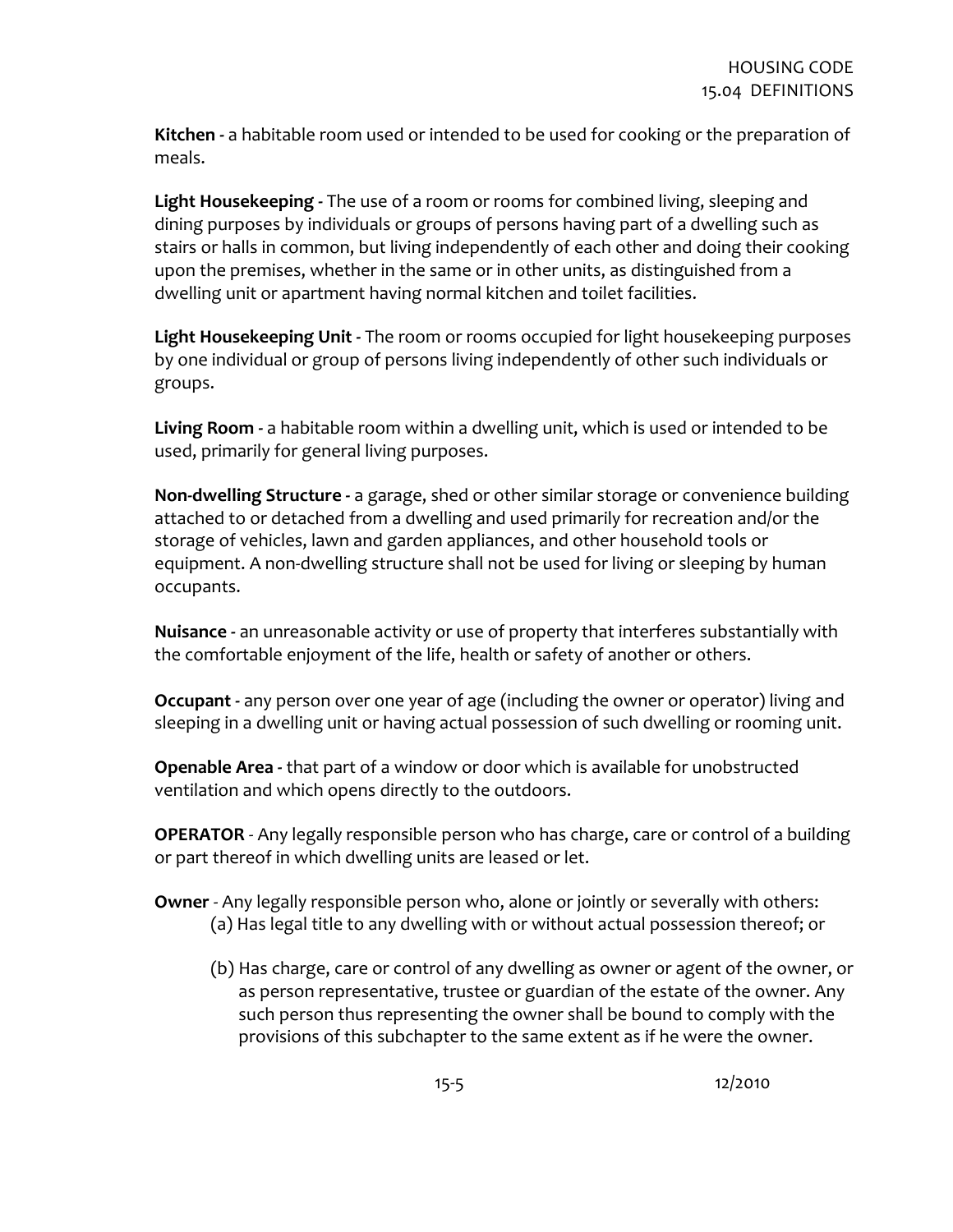#### **Plumbing or Plumbing Fixture –** is defined as:

(1) All piping, fixtures, appliances, equipment, devices and appurtenances in connection with the water supply, water distribution and drainage systems, including hot water storage tanks, water softeners and water heaters connected with such water and drainage systems, drains or waste piping.

(2) The construction, connection or installation of any drain or waste piping system from the outside or proposed outside foundation walls of any building to the mains or other sewerage system terminal within bounds of, or beneath an area subject to easement for highway purposes, including private sewerage systems, and the alteration of any such systems, drains or waste piping.

 (3) The water service piping from the outside or proposed outside foundation or beneath an area subject to easement for highway purposes and its connections.

(4) The water pressure system other than municipal systems as provided in W.S.A., ch. 144.

(5) Plumbing and drainage system so designed and vent piping so installed as to keep the air within the system in free circulation and movement; to prevent with a margin of safety unequal air pressures of such force as might blow, siphon or affect trap seals, or retard the discharge from plumbing fixtures, or permit sewer air to escape into the building; to prohibit cross connection, contamination or pollution of the potable water supply and distribution systems; and to provide an adequate supply of water to properly serve, cleanse and operate all fixtures, equipment, appurtenances and appliances served by the plumbing system.

**Premises** - a platted lot or part thereof or unplatted lot or parcel of land or plot of land, either occupied or unoccupied by any dwelling or non-dwelling structure.

**Repair** - the act or process of restoring to original soundness including, but not limited to, redecorating, refinishing, nonstructural repairs, maintenance, repairs or replacement of existing fixtures, systems or equipment.

**Roomer** - means an occupant of a rooming house who is not a member of the family of the operator of that rooming house, and shall also mean an occupant of a dwelling unit who is not a member of the family occupying the dwelling unit.

**Rooming Unit -** any room or group of rooms forming a single habitable unit in a rooming house used or intended to be used for living and sleeping, but not for cooking or eating of meals.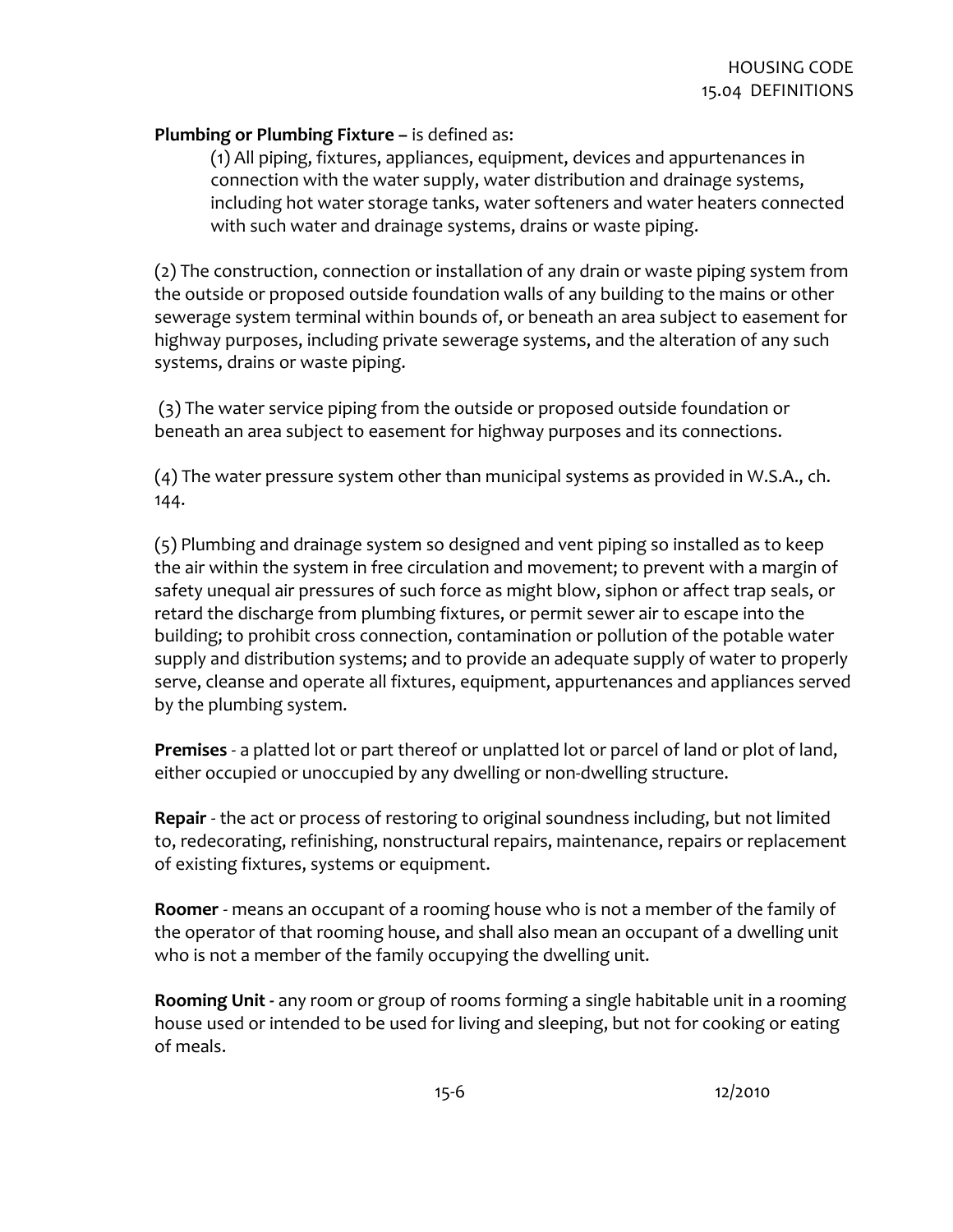**Rooming House** - any dwelling, or that part of any dwelling, containing one or more rooming units, in which the owner or operator to three or more roomers lets space and the owner or operator supplies all furnishings.

**Rubbish** - combustible and noncombustible waste materials, except garbage, and the term shall include the residue from the burning of wood, coal, coke, and other combustible materials, paper, rags, cartons, boxes, wood, excelsior, rubber, leather, tree branches, yard trimming, tin cans, metals, mineral matter, glass, crockery and dust and other similar material.

**Structure** - an assembly of materials forming a construction for occupancy or use, including among others, buildings, stadiums, tents, reviewing stands, platforms, stagings, observation towers, radio towers, television antennas, satellite dishes, water tanks, trestles, piers, wharves, open sheds, coal bins, shelters, fences and display signs, decks, pools and recreational equipment.

**Supplied** - installed, furnished or provided by the owner or operator.

**Uninhabitable dwelling** – [Cr. Ord. #1316] A dwelling or dwelling unit which meets any of the criteria listed in Section 15.12(1) (A) through (H).

**Ventilation** - the process of supplying and removing air by natural or mechanical means to or from any space.

(1) Mechanical*.* Ventilation by power-driven devices.

(2) Natural. Ventilation by opening to outer air through windows, skylights, doors, louvers or stacks.

**Workmanlike state of maintenance and repair -** means that such maintenance and repair shall be made in a reasonably skillful manner.

**Yard** means an open unoccupied space on the same lot with a building extending along the entire length of a street, or rear or interior lot line.

**Terms defined in building code.** Where terms are not defined in this section and are defined in the building code, they shall have the same meanings ascribed to them as in the building code.

**Terms included.** Whenever the words "multifamily dwelling," "rooming house," "rooming unit," or "premises" are used in this article, they shall be construed as though they were followed by the words "or any part thereof."

**Terms not defined.** Where terms are not defined under the provisions of this article or under the provisions of the building code, they shall have ascribed to them their ordinarily accepted meanings or such as the context in this article may imply.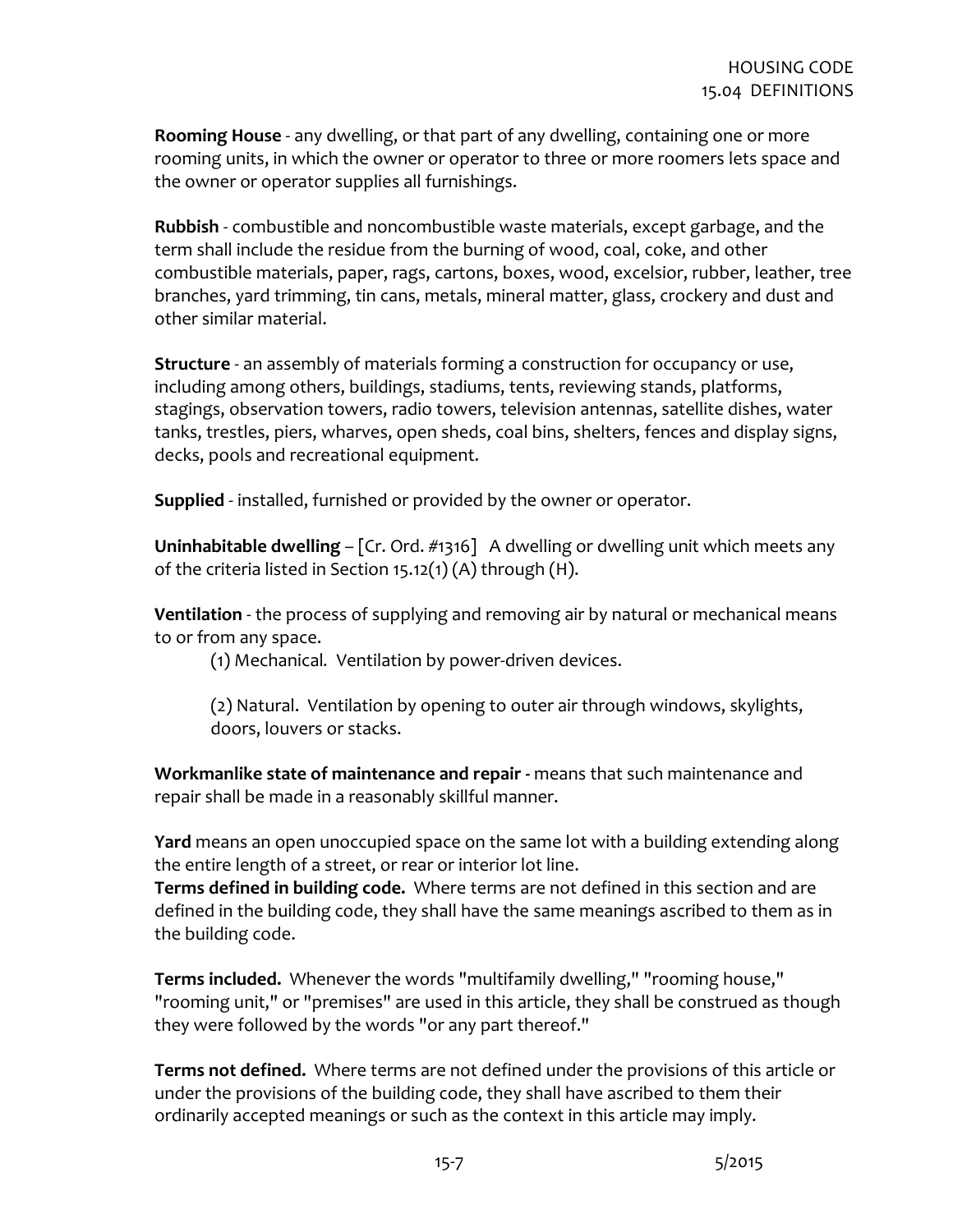<span id="page-7-0"></span>**15.05 COMPLIANCE WITH REQUIREMENTS.** No person shall occupy or let to another for occupancy any dwelling for the purpose of living, sleeping, cooking or eating therein which does not comply with the requirements of this subchapter.

#### **15.06 REQUIREMENTS FOR EXTERIOR MAINTENANCE OF PROPERTY**

The provisions of this section shall govern the minimum conditions of property, buildings and structure. Every building or structure occupied by, used by humans or intended to be used by humans, and all accessory structures and the premises on which it stands, shall comply with the conditions prescribed in this section wherever applicable.

(1) Exterior property area. No person, shall use, occupy, own, or permit use of any structure or premises that does not comply with the following requirements. Any such violation is considered a nuisance. The Building Inspector / Housing Inspector shall cause inspections to be made of all premises, as necessary, to secure compliance with this section, and may cause the abatement of the nuisance under the provisions of this chapter or chapter 10 of this Code.

(A) General*.* No person shall use or maintain building exteriors or surrounding premises in a manner that limits the use or enjoyment of neighboring property or which causes or tends to cause diminution of the value of the property of others in the neighborhood in which such premises is located by reason of:

1. Exterior storage of scrap lumber, junk, trash, or other debris, including, without limitation of enumeration, discarded objects or equipment such as motor vehicles, furniture, appliances, farm or manufacturing equipment, building materials, or litter.

2. Exterior patchwork, repair, or reconstruction that results in a multi-textured or multi-colored effect or appearance not consonant with the decor, architectural design, or aesthetics of the rest of such building.

(B) Sanitation*.* (Amd. Ord. #1257) All exterior property areas shall be maintained in a clean and sanitary condition free from any accumulation of rubbish, garbage or debris. It shall be the responsibility of the owner to provide garbage pickup for all rental properties.

(C) Grading and drainage of premises. All premises shall be so graded and maintained that no stagnant water will accumulate or stand on the premises or within any building or structure located on the premises.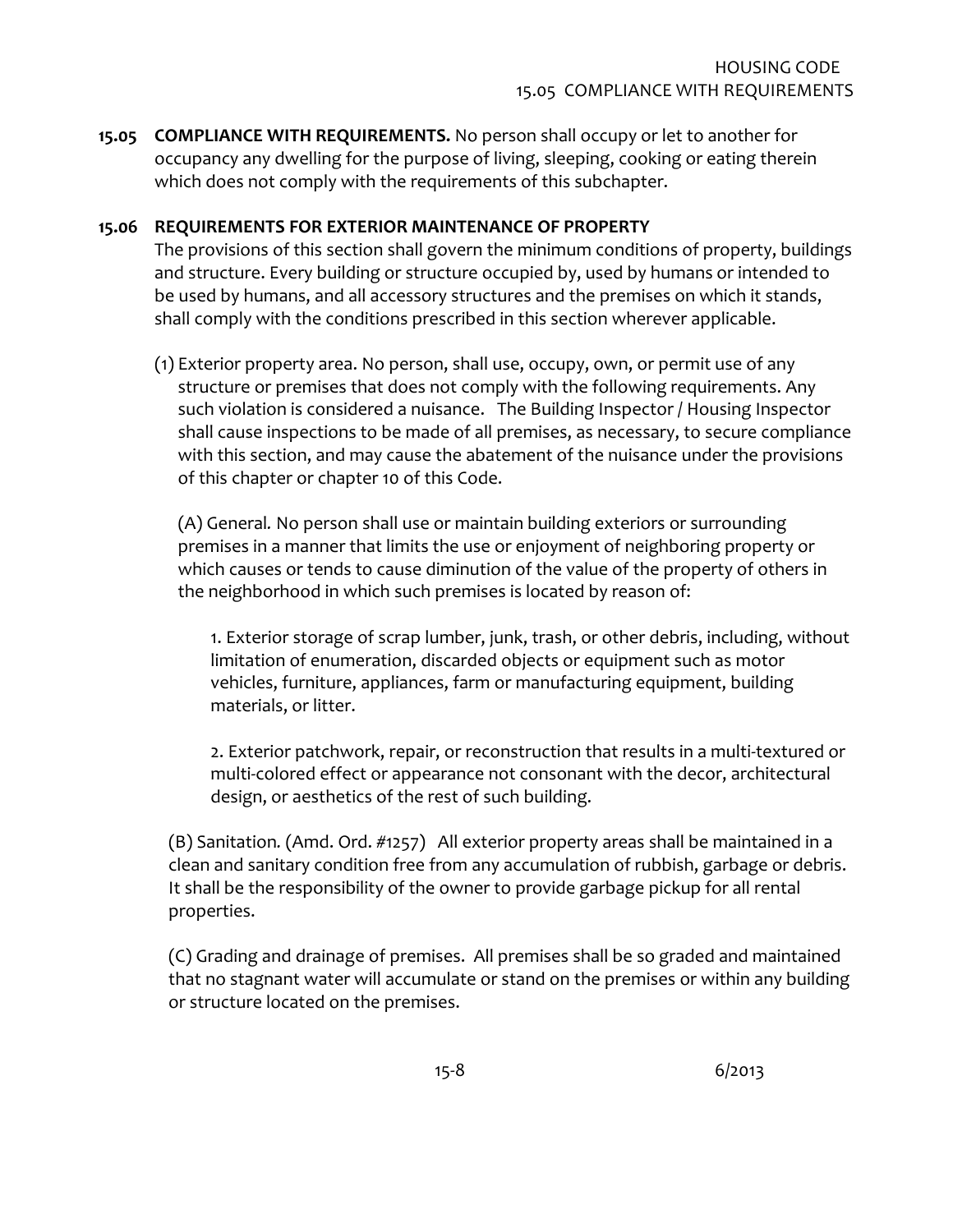(D) Insect and rodent harborage. Every owner of a structure or property shall be responsible for the extermination of insects, rodents, vermin or other pests in all exterior areas of premises, except that the occupant shall be responsible for such extermination in the exterior areas of the premises of a single-family dwelling. Whenever infestation is caused by failure of the responsible person to maintain a dwelling in a rat proof and insect proof condition, extermination shall be the responsibility of the owner.

(E) Accessory structures. All accessory structures, including detached garages, shall be maintained structurally sound and in good repair.

(2)Exterior structure. No person shall occupy or use as owner-occupant or let to another for occupancy any structure or portion thereof which does not comply with the requirements in this section.

(A) Foundation, walls and roof*.* Every foundation, exterior wall and roof shall be weather tight, watertight, rodent proof and insect proof, and shall be kept in a reasonably good state of maintenance and repair.

(B) Foundations*.* The foundation elements shall adequately support the building at all points.

(C) Exterior walls*.* Every exterior wall shall be free of holes, breaks, loose sidings or rotting boards or timbers, and any other conditions, which might admit rain or dampness to the interior portions of the walls or to the occupied spaces of the building. All exterior surface material must be covered by paint or approved protected covering applied in accordance with acceptable standards, and all siding material must be kept in repair.

(D) Roofs. The roof shall be structurally sound, tight and have no defects, which might admit rain. Roof drainage shall be adequate to prevent rainwater from causing dampness in the walls or interior portion of the building. Existing gutters and downspouts shall be maintained in good repair, and direct water away from all foundations. All dwellings nearer than three feet to property line shall have gutters and downspouts installed on the entire affected side.

(E) Stairs, porches and railings. Stairs and other exit facilities shall be adequate for safety as provided in this chapter.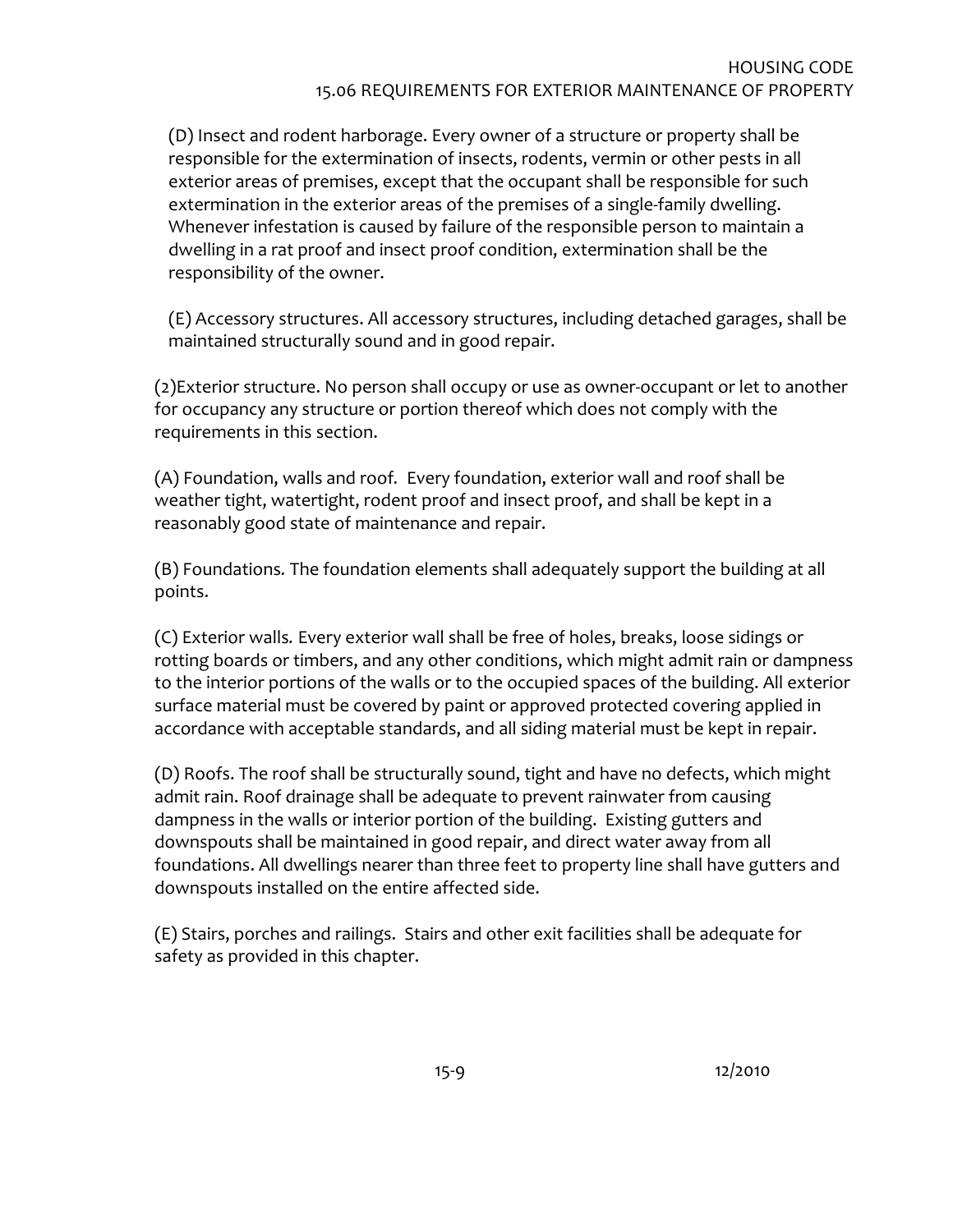<span id="page-9-0"></span>(F) Guardrails/handrails. Every flight of stairs which is more than three risers high shall have rails which shall be located as required by this chapter and every porch which is more than 24 inches above grade shall have guardrails so located and of such design as required by this chapter. Every rail and balustrade shall be firmly fastened and shall be maintained in good condition.

(G) Windows, doors and hatchways. Every window, exterior door and basement hatchway shall be reasonably weather tight, rodent proof and provided with an approved locking device, and shall be kept in good working condition and in a good state of maintenance and repair.

(H) Windows to be glazed*.* Every window sash shall be fully supplied with glass windowpanes or an approved substitute, which are without open cracks and holes. Windowpanes and doors, which require glazing, shall not be boarded up except as a result of weather conditions or replacement and then only on a temporary basis, not to exceed three weeks.

(I) Windows to be openable. Every window, other than a fixed window, shall be capable of being easily opened and shall be held in position by window hardware.

(J) Screening. Screens shall be supplied for protection against rodents and insects in accordance with the following requirements:

1. Guards for basement windows. Every basement or cellar window, which is openable, shall be supplied with corrosion resistive rodent screening.

2. Insect screens. From May 1 to October 15 of each year, at least one window in each habitable room shall be supplied with a screen covering at least 33 percent of the window area. Such screens shall have a wire mesh of not less than number 16.

3. Basement windows. Every dwelling having two or more basement windows shall have at least two window screens which cover the entire window when, in the opinion of the housing inspector, such screening is necessary. Where there is only one basement window, it shall be similarly screened. Such screens shall have a wire mesh of not less than number 16.

#### **15.07 REQUIREMENTS FOR INTERIOR MAINTENANCE OF PROPERTY**

 (1) Interior structure. No person shall occupy as owner-occupant or let to another for occupancy any structure or portion thereof which does not comply with the following requirements: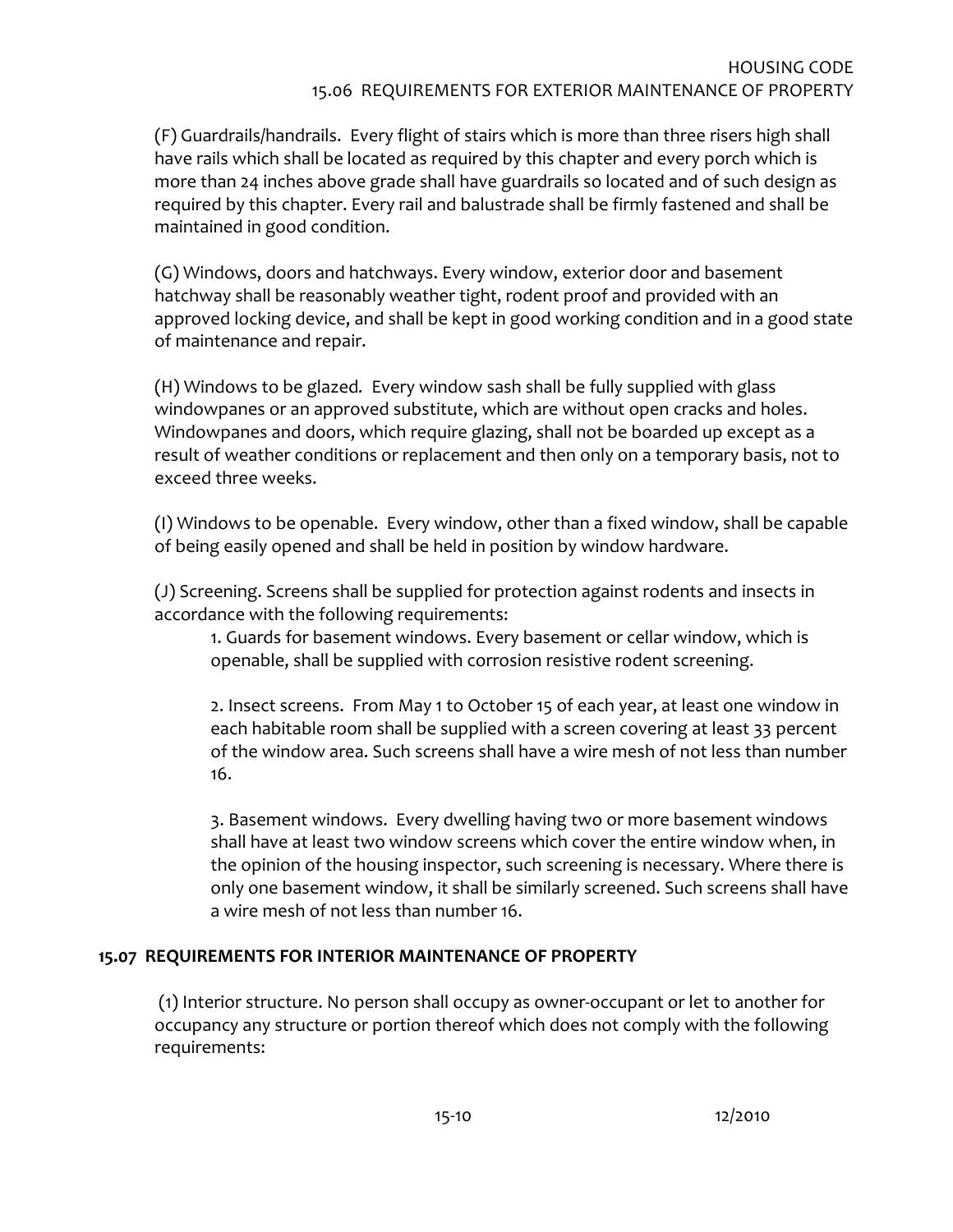(A) Free from dampness. In every building cellars, basements and crawl spaces shall be maintained free from dampness to prevent conditions conducive to decay or deterioration of the structure as required by this chapter.

(B) Structural members. The supporting structural members of every building shall be maintained structurally sound, showing no evidence of deterioration which would render them incapable of carrying the imposed loads in accordance with the provisions of this chapter.

(C) Interior stairs and railings. Stairs shall be provided in every structure as required by this chapter, Comm 20-25 or Comm 60-66, whichever is more restrictive.

(D) Maintained in good repair. All interior stairs of every structure shall be maintained in sound condition and good repair by replacing treads and risers that evidence excessive wear or are broken, warped or loose. Every inside stair shall be so constructed and maintained as to be safe to use and capable of supporting a load as required by the provisions of this chapter.

(E) Handrails. Every stairwell and every flight of stairs which is more than three risers high shall have handrails or railings located in accordance with the provisions of this chapter. Every handrail or railing shall be firmly fastened and must be maintained in good condition. Properly balustraded railings, capable of bearing normally imposed loads as required by this chapter, shall be placed on the open portions of stairs, balconies, landings and stairwells.

(F) Bathroom and kitchen floors*.* Every toilet, bathroom and kitchen floor shall have a surface, which is reasonably impervious to water (no carpet) which can be easily kept in a clean and sanitary condition.

(G) Sanitation. The interior of every dwelling and structure shall be maintained in a clean and sanitary condition free from any accumulation of rubbish or garbage. Rubbish, garbage and other refuse shall be properly kept inside temporary storage facilities as required under section **10.03(3)**. The interior of every dwelling and structure or portion of dwelling and structure inundated by floodwaters or experiencing sewer backups shall have all areas affected by such waters cleaned and sanitized promptly, but in any event not more than 60 days after said waters have receded.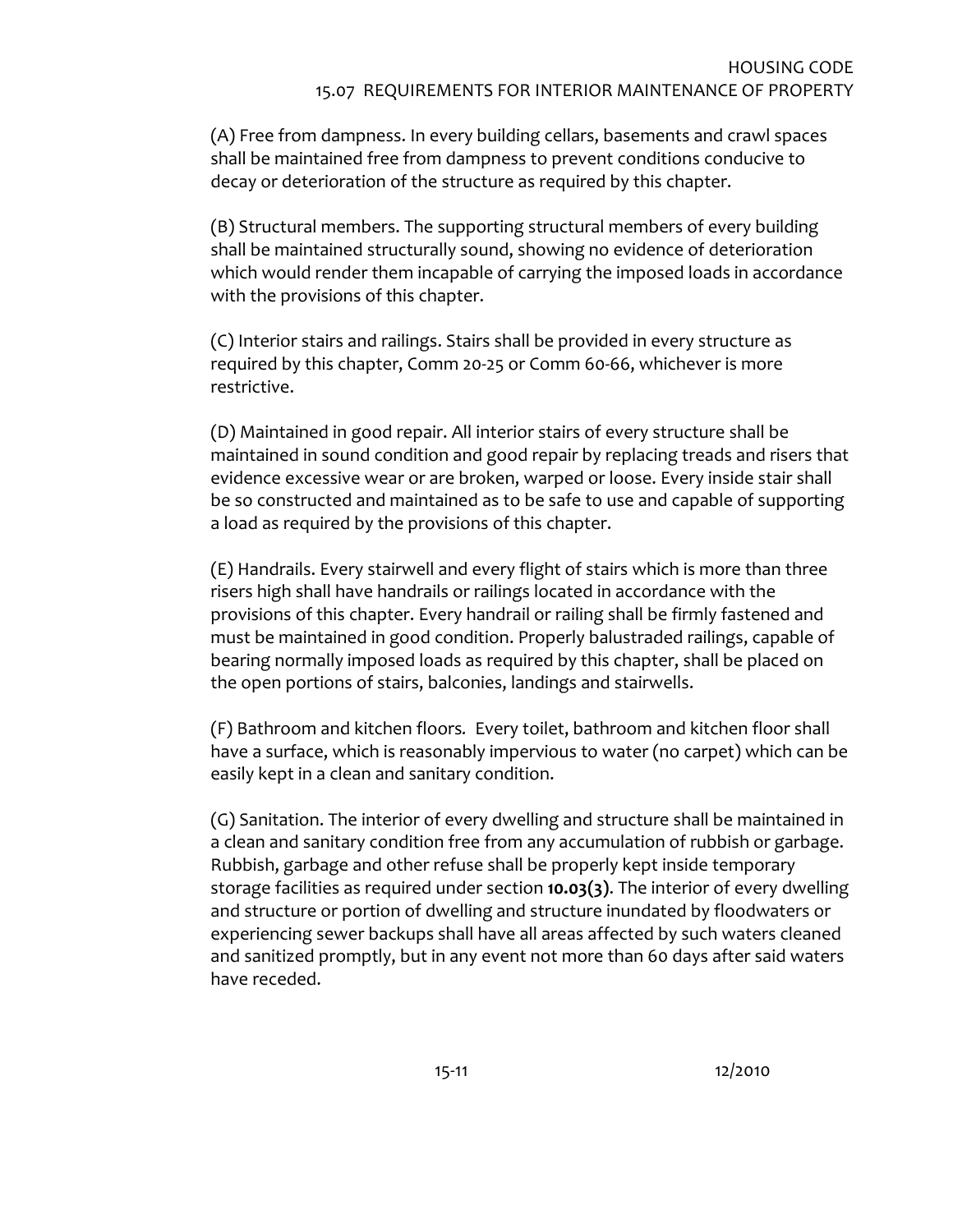<span id="page-11-0"></span>(H) Insect and rodent harborage. Buildings shall be kept free from insect and rodent infestation, and where insects or rodents are found, they shall be promptly exterminated by acceptable processes, which will not be injurious to human health. After extermination, proper precautions shall be taken to prevent re-infestation.

(I) Extermination from buildings. Every owner of a dwelling or multifamily dwelling shall be responsible for the extermination of insects, rodents, vermin or other pests whenever infestation exists in two or more of the dwelling units or in the shared or public parts of the structure.

(J) Extermination from single dwelling units. The occupant of a dwelling unit in a dwelling or multifamily dwelling shall be responsible for the extermination of insect, rodent, vermin or other pests within the unit occupied by him whenever his dwelling unit is the only unit in the building that is infested.

(K) Responsibility of owners. Notwithstanding the foregoing subsections, whenever infestation of rodents is caused by failure of the owner to maintain any dwelling or multifamily dwelling in a rodent proof condition, extermination of such rodents shall be the responsibility of the owner.

(L) Interior walls, ceilings and floors. All interior walls, ceilings and floors shall be structurally sound, in good repair, free from defects, clean, and covered by paint or a protected approved covering applied.

# **15.08 REQUIREMENTS FOR FLOOR SPACE AND GENERAL OCCUPANCY**

(1) No person shall occupy as owner-occupant or let to another for occupancy any dwelling unit for the purpose of living, sleeping, cooking or eating therein which does not comply with the following requirements:

(A) Sanitary facilities. All sanitary facilities shall be supplied and maintained in a sanitary and safe working condition.

(B) Water closet compartment. Every dwelling unit shall contain within its walls a room, separate from the habitable rooms, which affords privacy and which is equipped with a water closet, a lavatory and a shower or tub. The water closet compartment shall be ventilated by means of an openable window or an exhaust fan properly vented to the exterior of the dwelling.

(C) Lavatory. Every dwelling unit shall contain a toilet and a washbowl or sink in conjunction with each toilet fixture.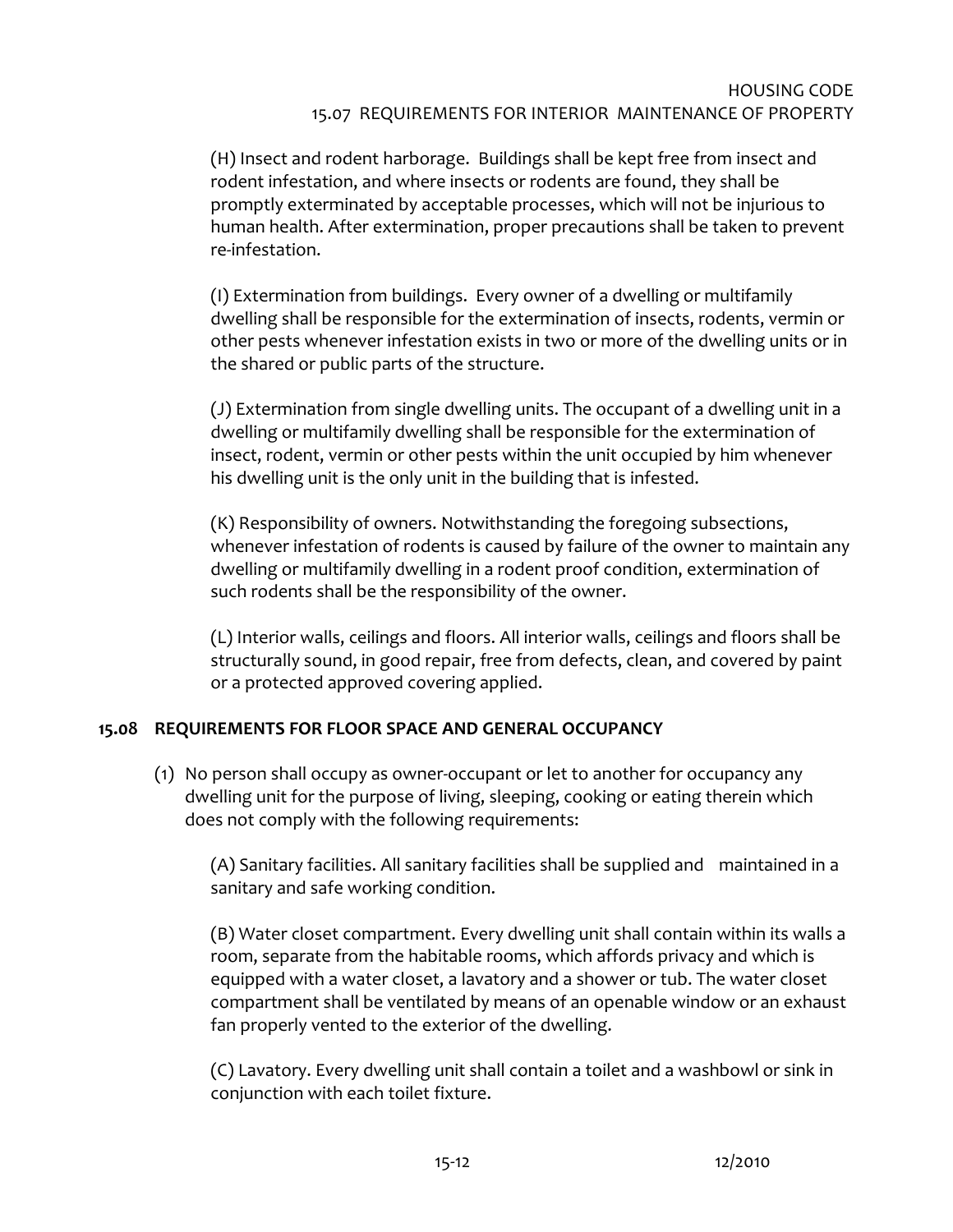#### HOUSING CODE 15.08 REQUIREMENTS FOR FLOOR SPACE AND GENERAL OCCUPANCY

(D) Bathtub or shower. Every dwelling unit shall contain a room which affords privacy to a person in such room and which is equipped with a bathtub or shower.

(E) Kitchen sink. Every dwelling unit shall contain a kitchen sink apart from the lavatory required under subsection (3) of this section.

(F) Water and sewer system. Every kitchen sink, lavatory basin, bathtub or shower and water closet shall be properly connected to either a public water and sewer system or to an approved private water and sewer system. All sinks, lavatories, bathtubs and showers shall be supplied with hot and cold running water.

(G) Water heating facilities. Every dwelling unit shall be supplied with water heating facilities which are installed in an approved manner, properly maintained and properly connected with hot water lines to the fixtures required to be supplied with hot water under subsection (6) of this section. Water heating facilities shall be capable of heating water to such a temperature as to permit hot water to be drawn at every required kitchen sink, lavatory basin, bathtub, shower and laundry facility or other similar units, at a temperature of not less than 120 degrees Fahrenheit at any time needed.

(H) Heating facilities. Every dwelling shall have heating facilities which are properly installed and vented, are maintained in safe operating condition, and are capable of heating all habitable rooms, bathrooms and water compartments in each dwelling unit therein to a temperature of at least 65° F at a distance of 3 feet above floor level and 3 feet or more from an exterior wall when the outside temperature is minus 20° F.

(I) Operation of heating facilities. Every heating or water heating facility shall be installed and shall operate in accordance with the requirements of the building code.

(J) Garages. Solid fuel burning appliances shall not be installed in a garage unless listed for such use.

(K) Rubbish storage facilities. Every dwelling and every dwelling unit shall be provided with adequate facilities for the storing of rubbish and garbage. Such facilities shall comply with the provisions of Chapter 10.03(3) of the New London Municipal Code.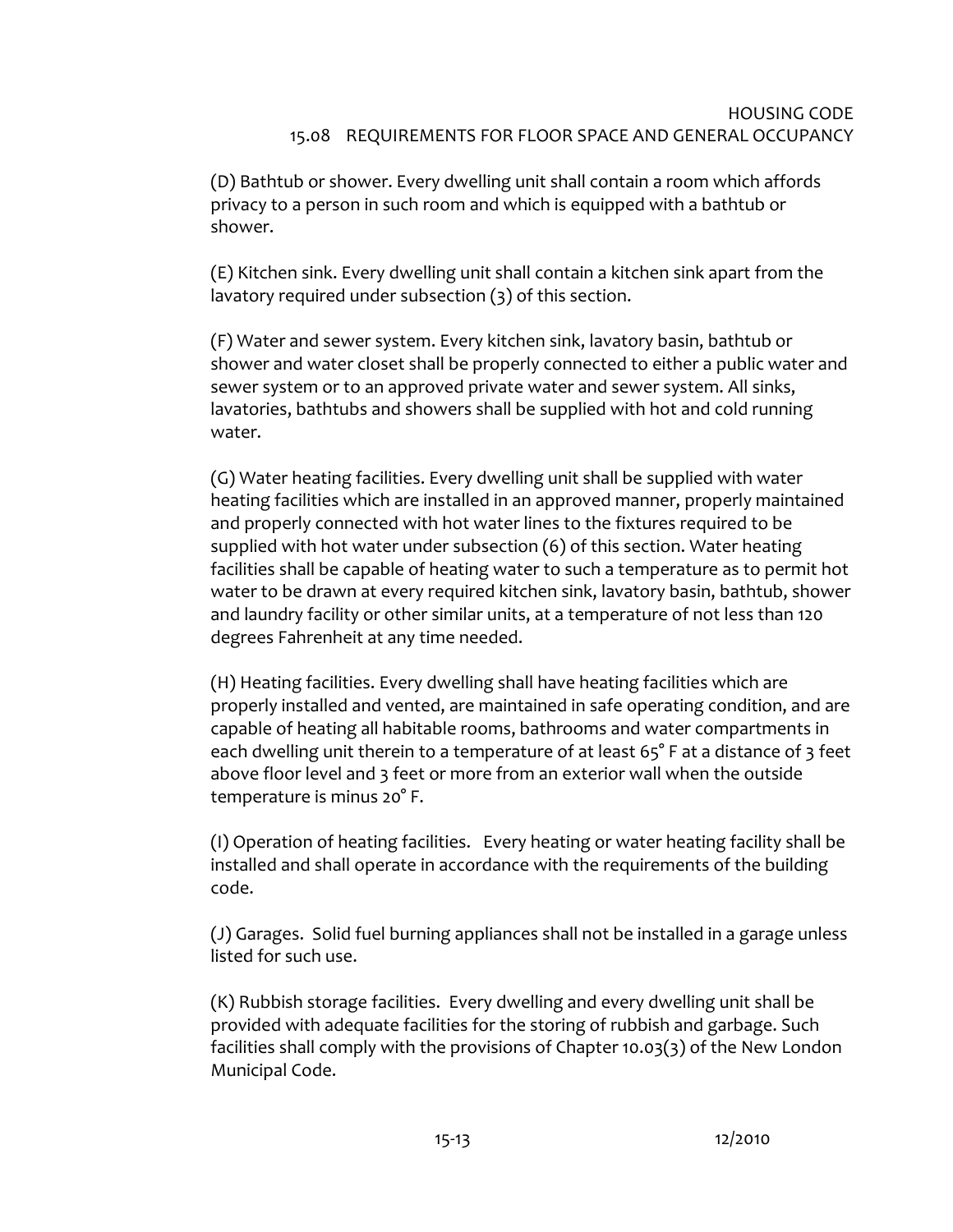# (2) Electrical Outlets and Fixtures

(A) Minimum requirements. Every habitable room within a dwelling shall contain at least two separate, wall-type electric duplex receptacles, and every bathroom, laundry room, kitchen and furnace room shall contain at least one supplied ceiling or wall-type electric light fixture, and one duplex receptacle, and kitchens shall have two duplex receptacles. Every such outlet and fixture shall be properly installed shall be maintained in good working condition, and shall be connected to the source of electrical power in an approved manner according to Comm 16 and NFPA 70 – National Electrical Code, Unless structurally difficult, each of the minimum required electric outlets shall be of sufficient distance from each other and in approved locations so as to prevent a safety hazard due to excessive use of auxiliary convenience wiring. A receptacle outlet located in a light fixture or medicine cabinet shall not count as the required receptacle.

(B) Lighting in public halls and stairways. Every public hall and public stairway in every dwelling containing three or more dwelling units shall be adequately lighted by means of properly located electric light fixtures at all times. Provided, however, that such electrical lighting may be omitted from sunrise to sunset where there are windows or skylights opening directly to the outside and where the total window or skylight area is at least one-tenth of the combined horizontal area of the floor and stairway of each such public pathway and where such windows or skylights provide adequate natural light to all parts of each public pathway. Every public hall and stairway in dwellings built prior to January 1980 containing two dwelling units shall be supplied with convenient light switches controlling an adequate lighting system, which may be turned on when needed, instead of full-time lighting.

(3) Electrical service. The minimum service shall be 60 amperes per dwelling unit. Implementation of this requirement shall be as follows:

(A) Any electrical service found to be smaller than 60 amperes shall have orders issued to upgrade electrical service within one year.

(B) Exemption to the required above electrical service upgrades shall be granted to senior citizens 65 years old and older or owners on permanent social security disability owner-occupied homes upon their written request for exemption. Electrical service granted an exemption shall be required to be upgraded within one year, when the home is no longer owner-occupied and/or sold.

(4) No person shall occupy or let to another for occupancy any dwelling unit for the purpose of living therein, which does not comply with the following requirements: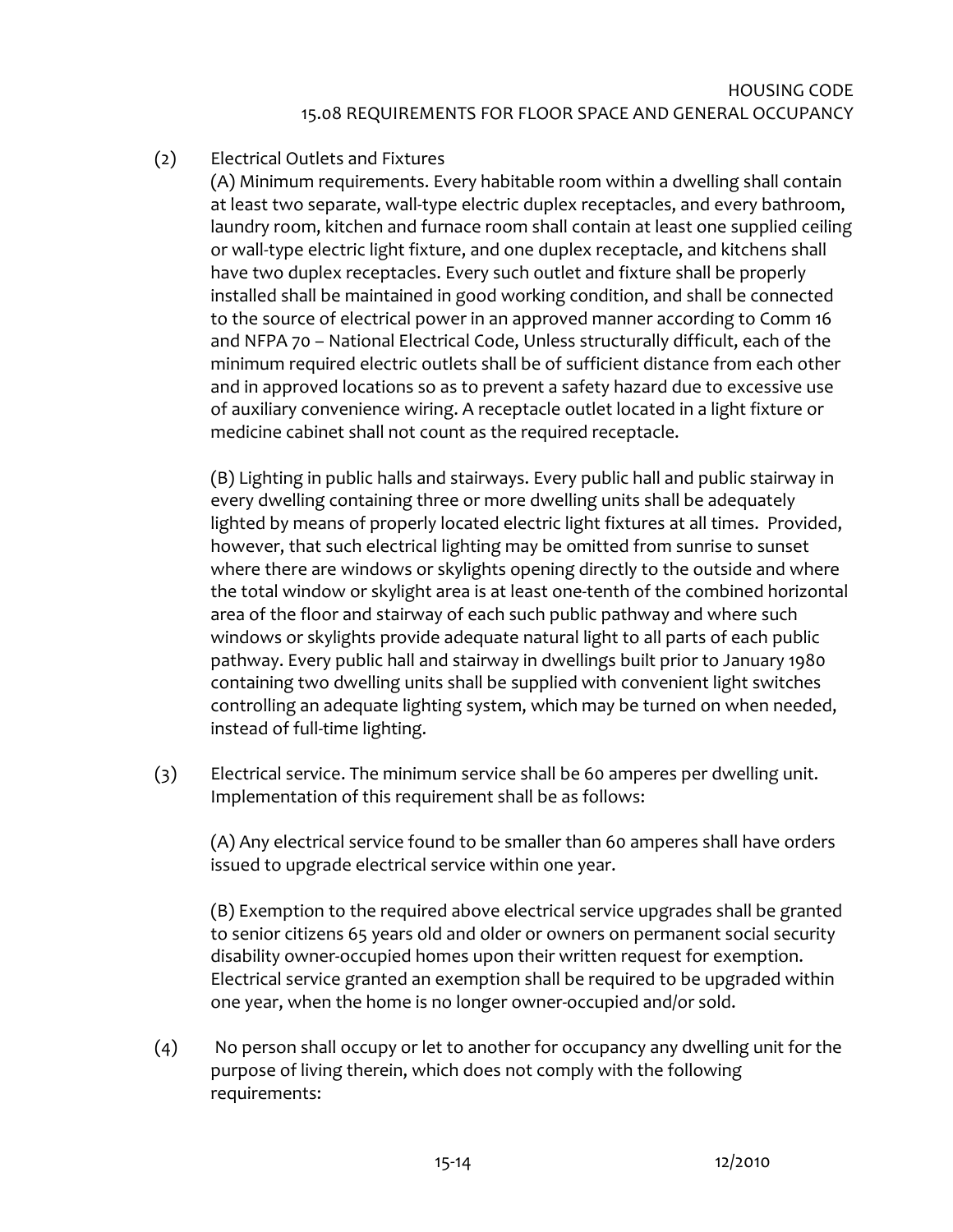(A) Minimum ceiling heights. All habitable rooms, kitchens, hallways, bathrooms and corridors shall have a ceiling height of at least seven feet. Habitable rooms may have ceiling heights of less than seven feet, provided at least 50 percent of the room's floor area has a ceiling height of at least seven feet. Beams and girders or other projections shall not project more than eight inches below the required ceiling height. In calculating the floor area of such rooms, only those portions of the floor area of the rooms having a clear ceiling height of five feet or more may be included.

(B) Required space in dwelling units. Every dwelling unit shall contain a minimum gross floor area of not less than 150 square feet for the first occupant and 100 square feet for each additional occupant. The floor area shall be calculated on the basis of the total area of all habitable rooms.

(C) Required space in sleeping rooms. In every dwelling unit, every room occupied for sleeping purposes by one occupant shall have a minimum gross floor space of at least 70 square feet. Every room occupied for sleeping purposes by more than one occupant shall contain at least 50 square feet of floor space for each occupant over 12 years of age, and 25 square feet of floor space for each occupant 12 years of age or under.

(D) Access limitation of dwelling unit to commercial uses. No habitable room, bathroom or water closet compartment which is accessory to a dwelling unit shall open directly into or shall be used in conjunction with a food store, barber or beauty shop, doctor's or dentist's examination or treatment room or similar room used for public purposes.

(E) Location of bath and second sleeping room. No room arrangements shall be such that access to a sleeping room can be had only by going through another sleeping room or a bathroom or toilet room. No dwelling or dwelling unit having only one toilet and bathroom shall have such room arrangements where access to the bathroom and toilet intended for use by the occupants can be had only by going through a sleeping room.

(F) Occupancy of dwelling units below grade. No dwelling unit partially below grade shall be used for living purposes, unless it complies with this article and Comm 21.

1. Floors and walls are watertight.

2. Total window area, total openable area and ceiling height are in accordance with this article and Comm 21.05 and 21.06.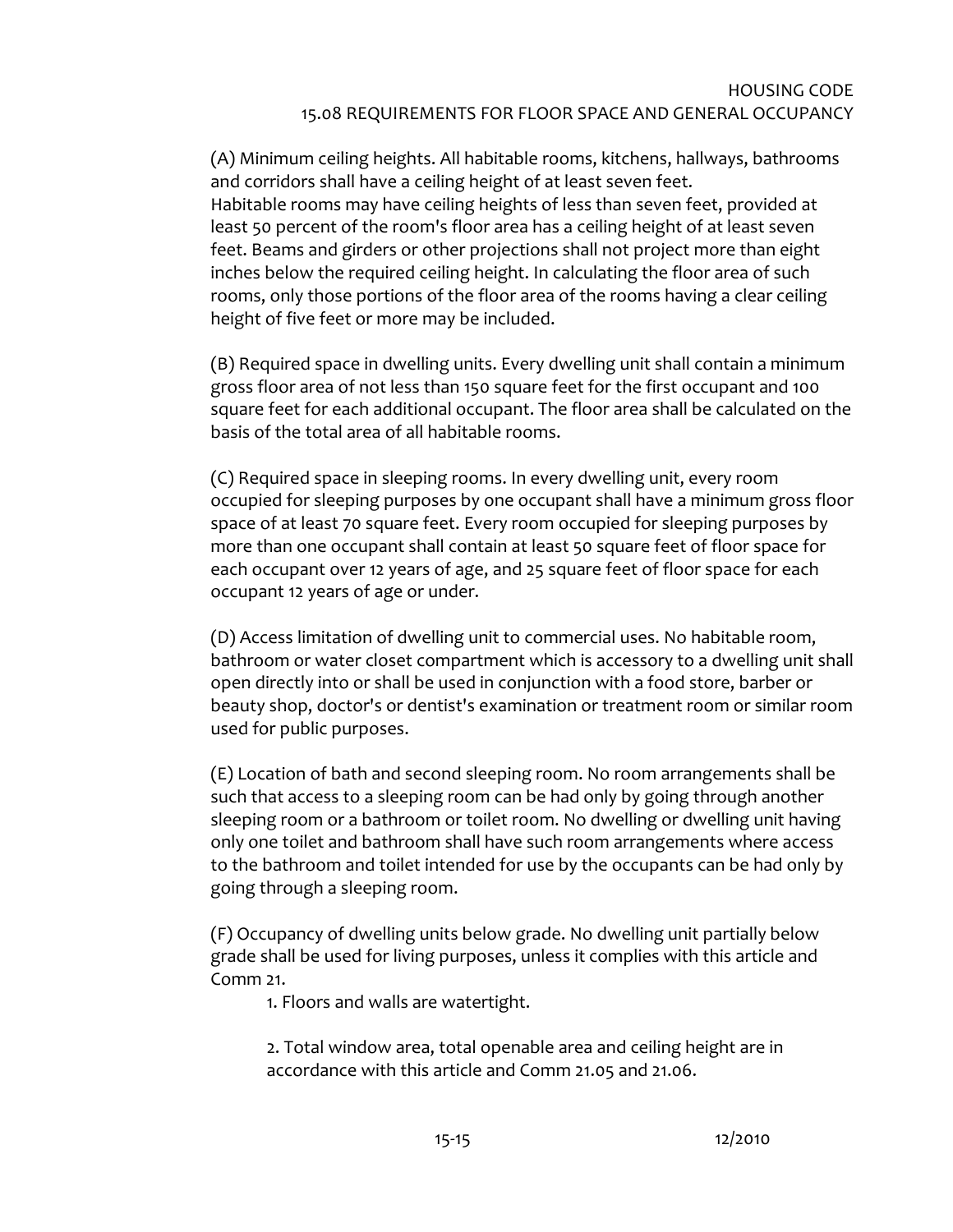#### HOUSING CODE 15.08 REQUIREMENTS FOR FLOOR SPACE AND GENERAL OCCUPANCY

3. Required minimum window area of every habitable room complies with egress requirements of Comm 21.03  $(5)$  &  $(6)$ .

<span id="page-15-0"></span>(5) Natural light and ventilation

(A) Natural light in habitable rooms. Every habitable room shall have at least one window of approved size facing directly to the outdoors or to a court. The minimum total window area, measured between stops, for every habitable room shall be eight percent of the floor area of such room, except in kitchens when artificial light may be provided in accordance with the provisions of this chapter. Whenever walls or other portions of a structure face a window of any room and such obstructions are located less than three feet from the window and extend to a level above that of the ceiling of the room, such a window shall not be deemed to face directly to the outdoors nor to a court and shall not be included as contributing to the required minimum total window area for the room.

(B) Ventilation. Ventilation requirements are as follows:

1. Natural ventilation. Natural ventilation shall be provided to all habitable rooms, kitchens and bathrooms by means of openable exterior doors, skylights or windows. The net area of the openable exterior doors, skylights or windows shall be at least 3.5 percent of the net floor area of the room. Mechanical ventilation may be provided in lieu of openable exterior doors, skylights or windows, provided the system is capable of providing at least one air change per hour.

2. Exhaust ventilation. All exhaust ventilation shall terminate outside the building.

(6) Smoke Detectors in All Dwellings. All dwellings shall be equipped with smoke detectors and carbon monoxide detectors as required in Comm 21.09 **and Sec 101.145 WI Stats**.

# **15.09 REQUIREMENTS FOR SAFE AND SANITARY MAINTENANCE OF DWELLINGS AND DWELLING UNITS**

(1) Installation and Maintenance

(A) Facilities and equipment. All required equipment and all building space and parts in every building or structure shall be constructed and maintained so as to properly and safely perform their intended function in accordance with the provisions of this chapter.

(B) Maintained clean and sanitary. All building facilities shall be maintained in a clean and sanitary condition by the occupant so as not to breed insects and rodents or produce dangerous or offensive gases or odors.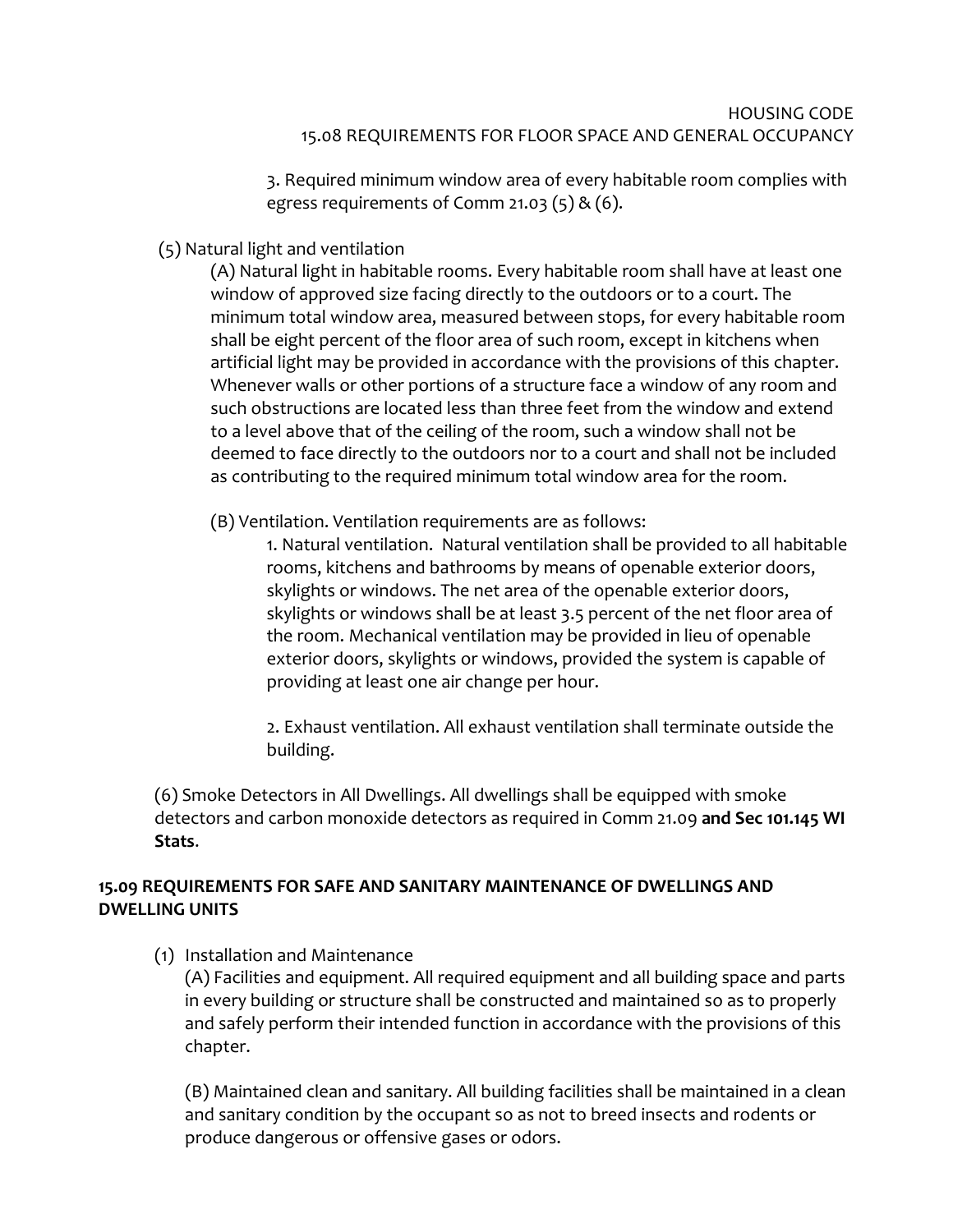# 15-16 12/2010 HOUSING CODE 15.09 REQUIREMENTS FOR SAFE AND SANITARY MAINTENANCE OF DWELLINGS AND DWELLING UNITS

<span id="page-16-0"></span>(C) Plumbing fixtures. In buildings and structures all water lines, plumbing fixtures, vents and drains shall be properly installed, connected and maintained in working order and shall be kept free from obstructions, leaks and defects and capable of performing the function for which they are designed. All repairs and installations shall be made in accordance with the state plumbing code.

(D) Plumbing systems. In buildings and structures every plumbing stack, waste and sewer line shall be so installed and maintained so as to function properly and shall be kept free from obstructions, leaks and defects to prevent structural deterioration or health hazards. All repairs and installations shall be made in accordance with the state plumbing code.

(E) Heating equipment. Every space heating, cooking and water heating device located in a building or structure shall be properly installed, connected and maintained and shall be capable of performing the function for which it was designed.

(F) Electrical power. Electrical premises wiring system shall be installed, maintained and connected to the source of electrical power in accordance with the provisions of this article and article III.

(G) Correction of defective system. Where it is found, in the opinion of the Building Inspector / Housing Inspector, that the electrical system in a building constitutes a hazard to the public, occupants, or the building by reason of inadequate service, improper fusing, insufficient outlets, improper wiring or installation, deterioration or damage or for similar reasons, he shall require the defects to be corrected to eliminate the hazard.

- **15.10 ROOMING HOUSES.** No person shall operate a rooming house or shall occupy or let to another for occupancy any rooming unit in any rooming house, except in compliance with the provisions of this subchapter.
	- (1) LICENSE REQUIRED. No person shall operate a rooming house unless he holds a valid rooming house license issued by the office of the Clerk-Treasurer in the name of the operator and for the specific dwelling unit.

The operator shall apply to the office of the Building Inspector for a permit for such license, which shall be issued, by the office of the Clerk-Treasurer upon compliance by the operator to the satisfaction of the Building Inspector / Housing Inspector with the applicable provisions of this subchapter. This license shall be displayed in a conspicuous place within the rooming house at all times. No such license shall be transferable.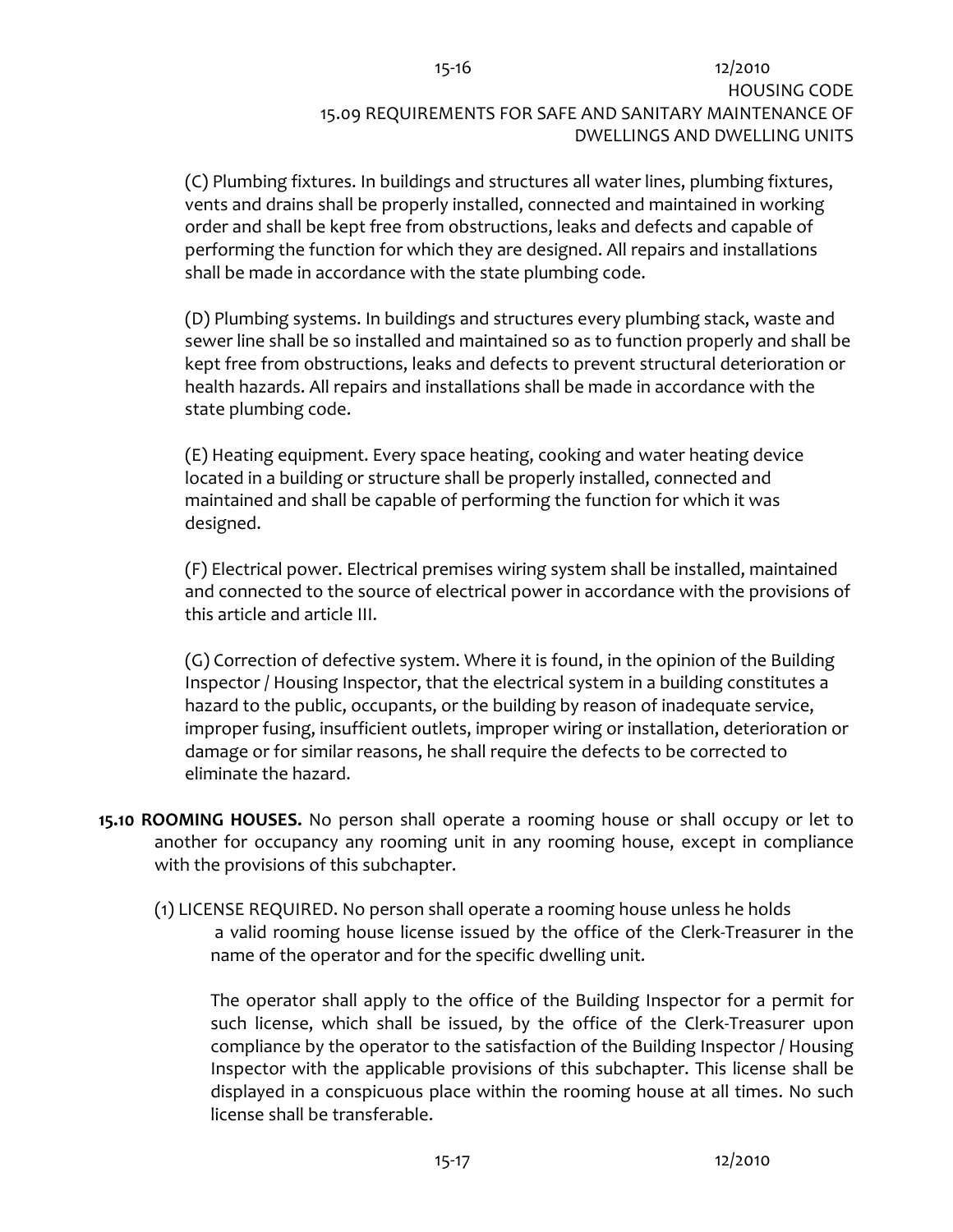Every person holding such a license shall give notice in writing to the offices of the Clerk-Treasurer and the Building Inspector within 24 hours after having sold, transferred, given away or otherwise disposed of ownership of interest in or control of any rooming house. Such notice shall include the name and address of the person succeeding to the ownership or control of such rooming house. Every rooming house license shall expire at the end of one year following its date of issuance unless sooner suspended or revoked as hereinafter provided.

- (2)DENIAL OF LICENSE; HEARING. Any person whose application for a permit to obtain a license to operate a rooming house has been denied may request and shall be granted a hearing before the Board of Zoning appeals on the matter under the procedure provided in this subchapter.
- (3) VIOLATIONS; SUSPENSION OF LICENSE. Whenever, upon inspection of any rooming house, the Health Officer and/or the Building Inspector find that conditions or practices exist which are in violation of any provision of this subchapter, the Health Officer and/or Building Inspector; shall give notice in writing to the operator of such rooming house that unless such conditions or practices are corrected within a reasonable period, to be determined by the Health Officer and/or the Building Inspector respectively, the operator's rooming house license will be suspended. At the end of such period, the Health Officer and/or the Building Inspector shall reinspect such rooming house and if he finds that such conditions or practices have not been corrected, he shall give notice in writing to the operator that the latter's license has been suspended. Upon receipt of notice of suspension, such operator shall immediately cease operation of such rooming house and no person shall occupy for sleeping or living purposes any room therein.
- (4) SUSPENSION OF LICENSE; HEARING. Any person whose license to operate a rooming house has been suspended, or who has received notice from the Health Officer and/or the Building Inspector that his license is to be suspended unless existing conditions or practices at his rooming house are corrected, may request and shall be granted a hearing on the matter before the Board of Zoning Appeals under the procedure provided in this subchapter; provided that if no petition for such hearing is filed within 10 days following the day on which such license was suspended, such license shall be deemed to have been automatically revoked.
- (5) BATHROOM REQUIREMENTS. At least one flush water closet, lavatory basin and bathtub or shower, properly connected to a water and sewer system approved by the Building Inspector and in good working condition, shall be supplied for each 8 persons or fraction thereof residing within a rooming house, including members of the operator's family wherever they share the use of said facilities.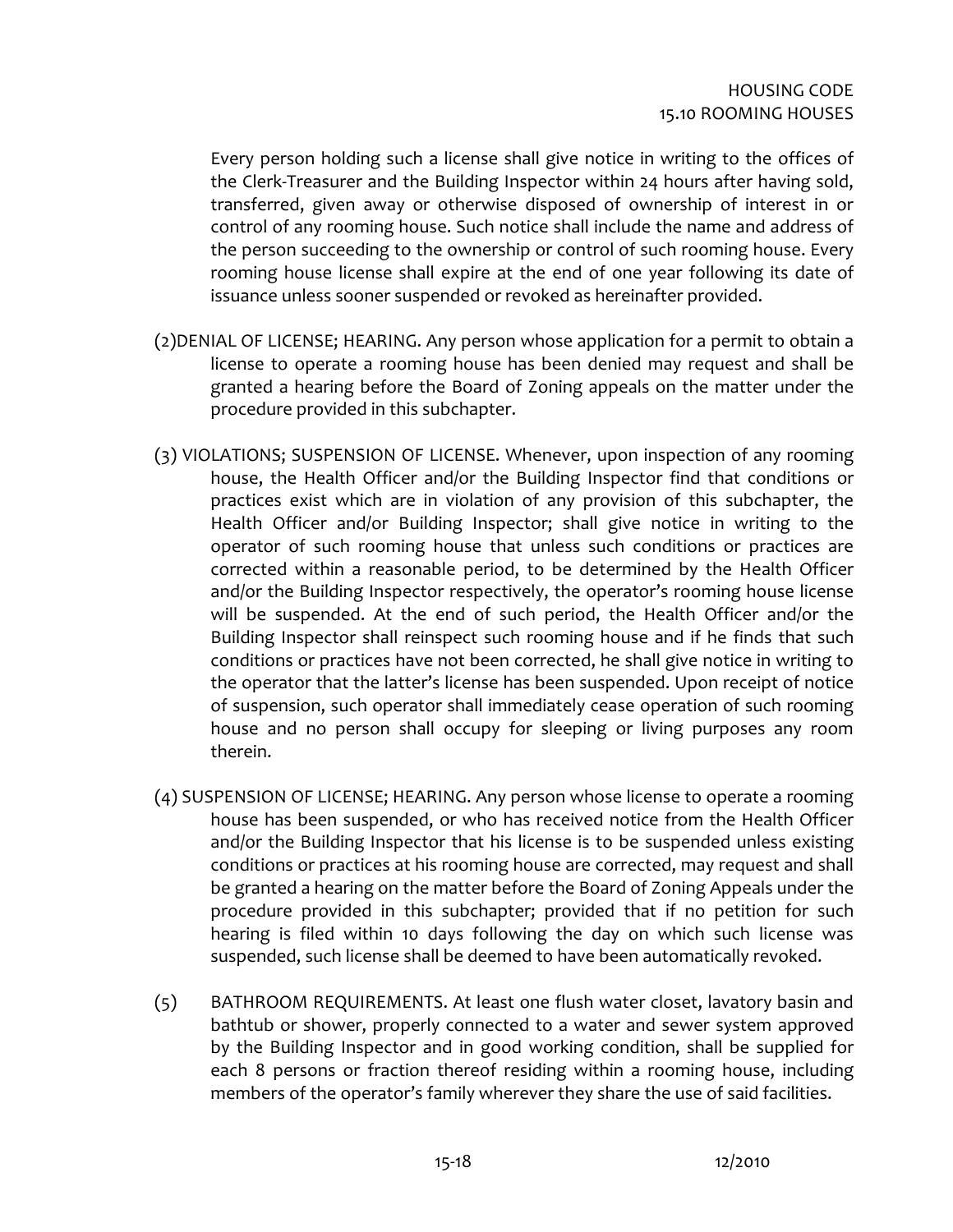<span id="page-18-0"></span>In a rooming house where rooms are let only to males, flush urinals may be substituted for not more than 1/2 of the required number of water closets. All such facilities shall be so located within the building as to be reasonably accessible from a common hall or passageway to all persons sharing such facilities. Every lavatory basin and bathtub or shower shall be supplied with hot water at all times. No such facilities shall be located in a basement except by written approval of the Health Officer or the Building Inspector. The bathroom shall be supplied with either an openable window or exhaust fan rated at no less than 75 cfm.

- (6) TOWELS AND BED LINEN. The operator of every rooming house shall change supplied bed linen and towels therein at least once each week and prior to the letting of any room to any occupant. The operator shall be responsible for the maintenance of all supplied bedding in a clean and sanitary manner.
- (7) SLEEPING ROOM FLOOR SPACE. Every room occupied for sleeping purposes by one person shall contain at least 70 square feet of floor space and every room occupied for sleeping purposes by more than one person shall contain at least 50 square feet for each occupant thereof.
- (8) SAFE MEANS OF EGRESS. Every rooming unit shall have safe, unobstructed means of egress leading to safe and open space at ground level, as required by the laws of the State and the City.
- (9) SANITARY CONDITIONS. The operator of every rooming house shall be responsible for the sanitary maintenance of all walls, floors and ceilings and for maintenance of a sanitary condition in every other part of the rooming house; and shall be further responsible for the sanitary maintenance of the entire premises where the entire structure or building is leased or occupied by the operator.
- (10) APPLICABILITY TO HOTELS. Every provision of this subchapter, which applies to rooming houses, shall also apply to hotels and motels, except to the extent that any such provision may be found in conflict with the Wisconsin Statutes or with the lawful regulations of any State board or agency.
- **15.11 EMERGENCY DISCONTINUANCE OF SERVICE OR UTILITIES**. No owner, operator or occupant shall cause any service, facility, equipment or utility to be removed from or shut off from or discontinued in any occupied dwelling unit let or occupied by him,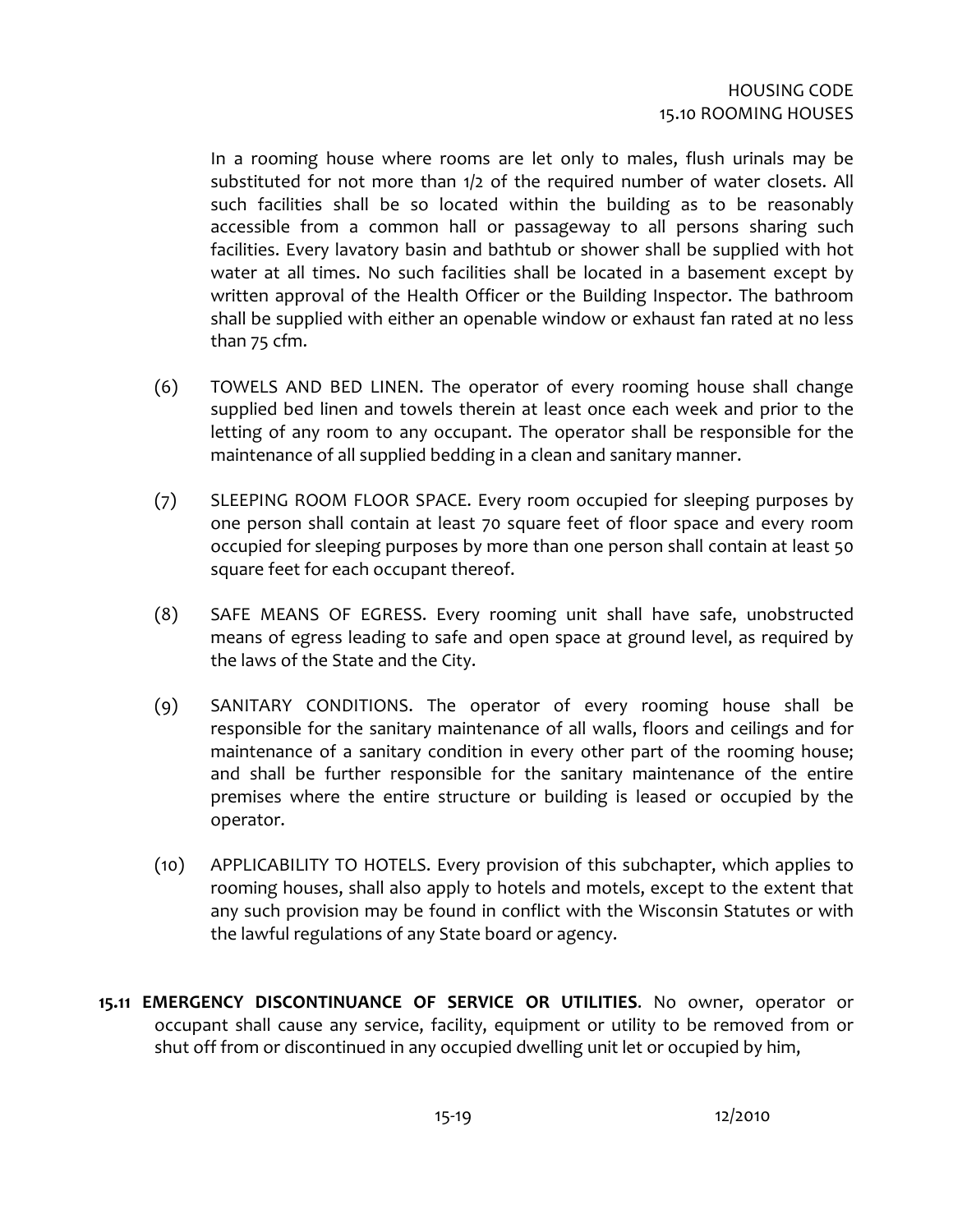#### HOUSING CODE 15.11 EMERGENCY DISCONTINUANCE OF SERVICE OR UTILITIES

<span id="page-19-0"></span>except for such temporary emergencies when discontinuance of service is approved by the Department of Public Works. Upon the discontinuance of gas or electric service for cause by a public utility company or upon discontinuance of any municipal or other service for cause, the Building Inspector shall be notified and shall thereupon take immediate steps to have the responsible person correct conditions leading to such discontinuance of services. This section shall not be construed to prevent the cessation or discontinuance of any such service upon order of the Building Inspector or any other authorized officials.

- **15.12 DANGEROUS DWELLINGS.** [Amd. Ord. #1316] (1)DANGEROUS DWELLINGS ENUMERATED. All dwellings or parts thereof, which have any of the following defects shall be deemed dangerous dwellings and shall be condemned as unfit for human habitation.
	- (A) Those whose interior or exterior bearing walls or other vertical structural members list, lean or buckle to such an extent as to weaken the structural support they provide.
	- (B) Those which, excluding the foundation, show 33% or more of damage or deterioration of the supporting member or members, or 50% or more of damage or deterioration of the non-supporting enclosing or outside walls or covering.
	- (C) Those which have improperly distributed loads upon the floors or roofs or in which the same are overloaded, or which have insufficient strength to be reasonable safe for the purpose used.
	- (D) Those which have been damaged by fire, wind or other causes so as to no longer provide shelter from the elements and which have become dangerous to life, safety, morals or the general health and welfare of the occupants or the people of the City.
	- (E) Those which have become or are so dilapidated, decayed, unsafe, unsanitary or vermin-infested or obsolete that they are likely to cause sickness or disease or injury to the health, morals, safety or general welfare of those living therein or of the people at large.
	- (F) [Amd. Ord. #1316] Those which lack light, air and sanitation facilities as required by this subchapter to protect the health, morals, safety or general welfare of persons living therein. This would include any dwelling or dwelling unit that is without either water or electric service.
	- (G) Those which lack the facilities required by this subchapter for egress in case of fire or panic or those which have insufficient stairways, elevators, fire escapes or other means of ingress and egress required herein.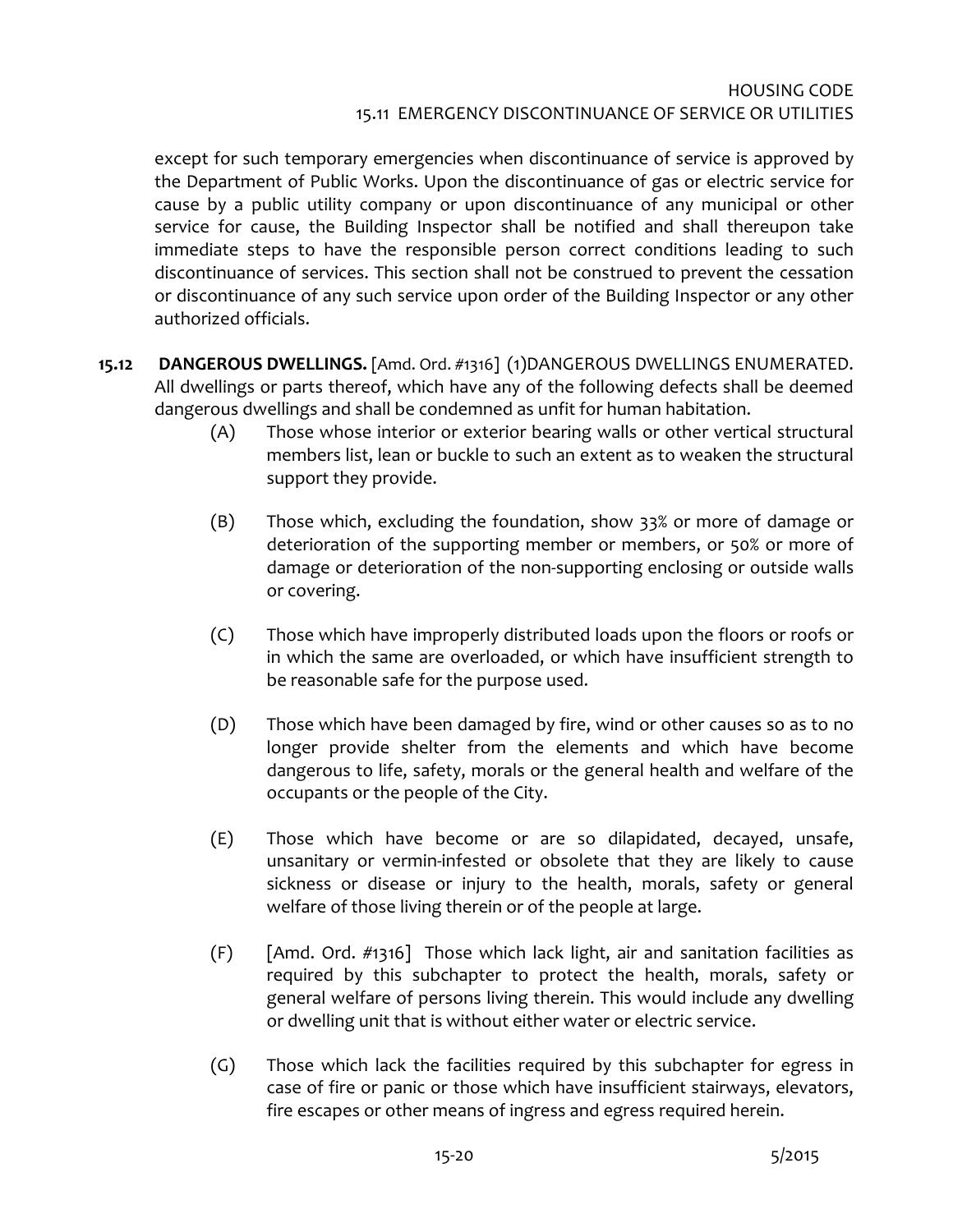- <span id="page-20-0"></span>(H) Those, which have parts thereof, which are so attached that they may fall and injure occupants or the public or other property.
- (2) DECLARATION OF NUISANCE AND ORDERS. (a) All dangerous dwellings or parts thereof within the terms of this subchapter are hereby declared to be public nuisances and shall be vacated and repaired or demolished in accordance with the provisions of sec. 15.14 of this subchapter.
	- (b) In any case where a dangerous dwelling is 50% or more damaged or decayed or deteriorated from its original structure, or where it cannot be repaired so as to comply with the terms of this subchapter, it shall be ordered vacated and demolished in accordance with the provisions of sec. 15.14 below.

## **15.13 ENTRY AND INSPECTION OF DWELLINGS.**

- (1) The Building Inspector shall make inspections to determine the condition of dwellings, dwelling units and premises located within the City in order to safeguard the health and safety of the occupants of such dwellings and of the general public. For this purpose and upon showing proper identification, the Building Inspector may enter, examine and survey at any reasonable hour all dwellings, dwelling units and premises, and the owner, occupant or the person in charge thereof, shall give the Building Inspector free access thereto for the purpose of such inspection.
- 2) Every occupant of a dwelling shall give the owner thereof or his agent or employee access to any part of such dwelling or its premises at any reasonable hour for the purpose of making any repairs or alterations which are necessary to effect compliance with the provisions of this subchapter or any lawful order issued pursuant thereto.
- (3) No officer, agent or employee of the City shall be personally liable for any damage that may accrue to persons or property as a result of any act required or permitted in the discharge of his duties under this subchapter. Any suit brought against any officer, agent or employee of the City, as a result of the proper discharge of his duties under this subchapter, shall be defended by the City Attorney until final determination of the proceedings therein.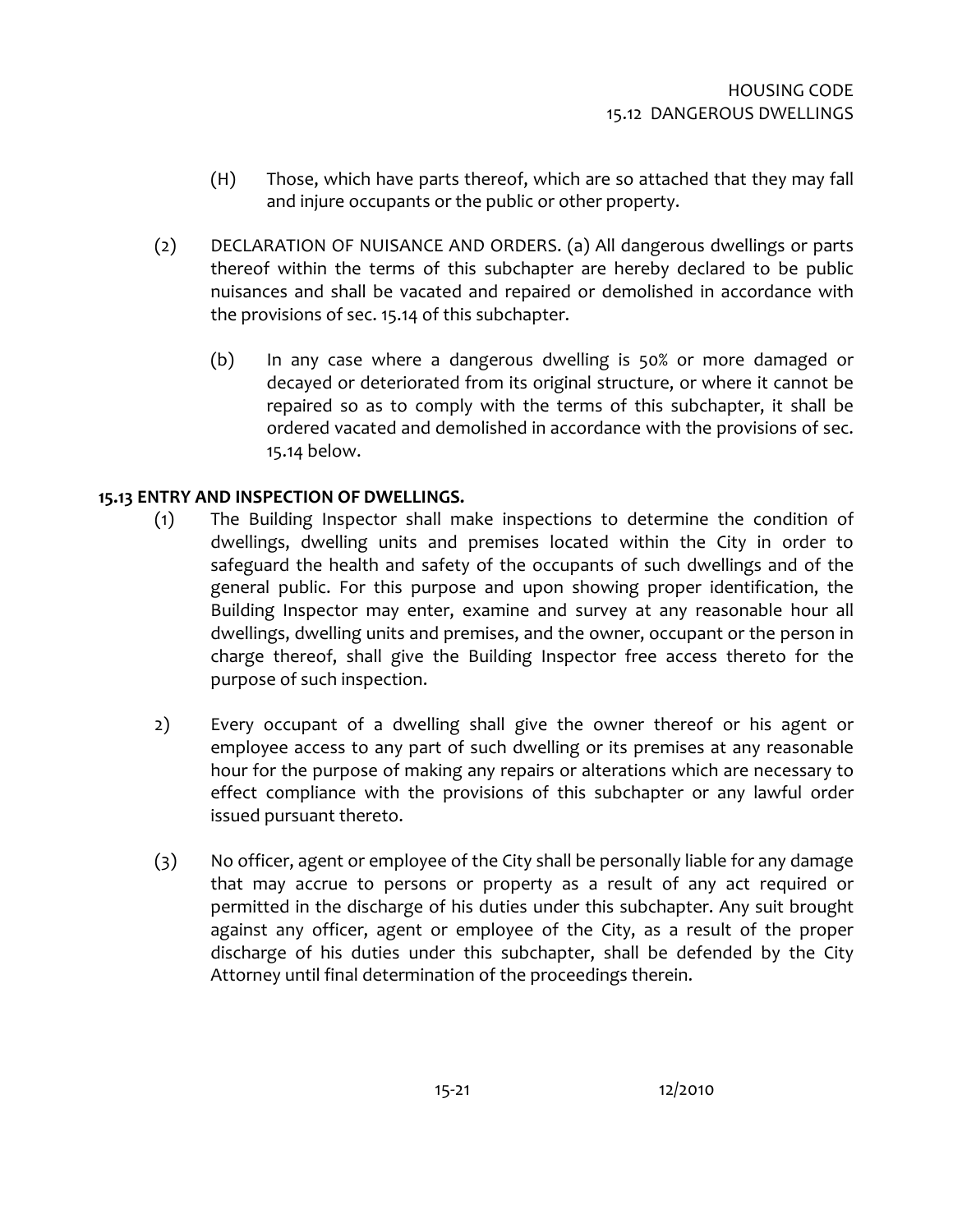#### <span id="page-21-0"></span>**15.14 ENFORCEMENT, SERVICE OF NOTICES AND ORDERS, AND HEARINGS.**

(1) NOTICES OF VIOLATION.

(A) Whenever the Building Inspector determines that there has been a violation of any provision of this subchapter, he shall give notice of such violation to the person or persons responsible therefore and order compliance with this subchapter as hereinafter provided. Such notice and order shall be in writing on an appropriate form and shall include the following:

- 1. A list of violations with reference to the section of this subchapter violated and an order as to the remedial action required to effect compliance with this subchapter.
- 2. Specification of a reasonable time for compliance.

3. Advice concerning the procedure for appeal.

Such notice and order shall be served upon the owner, occupant or agent in person; provided, however, that the notice and order shall be deemed to be properly served if such owner, occupant or agent is sent a copy thereof by registered mail to his last known address and a copy is posted in a conspicuous place in or on the dwelling affected.

- (B) [Amd. Ord. #1316] Whenever the Building Inspector determines that a dwelling is a dangerous dwelling, as defined in sec. 15.12 above, he shall:
	- 1. Affix upon the door at each entrance to such dwelling a printed placard declaring that such dwelling is unfit for human habitation and is ordered vacated. A photo of at least one placard that has been installed shall be taken by the Building Inspector and kept on file at his office. No person shall deface or remove such placard from any dwelling, placarded as such. The Building Inspector shall remove the placard whenever the defect or defects upon which the condemnation and placarding were based have been eliminated.
	- 2. Serve notice, as provided herein, to the owner and occupant or lessee of any building found by him to be a dangerous dwelling within the standards set forth in sec. 15.12 above that;

a. The owner must vacate and repair or demolish said building in accordance with the terms of the notice and this subchapter.

b. The occupant or lessee must vacate said building or, with the consent of the owner, may have it repaired in accordance with the notice and order and remain in possession.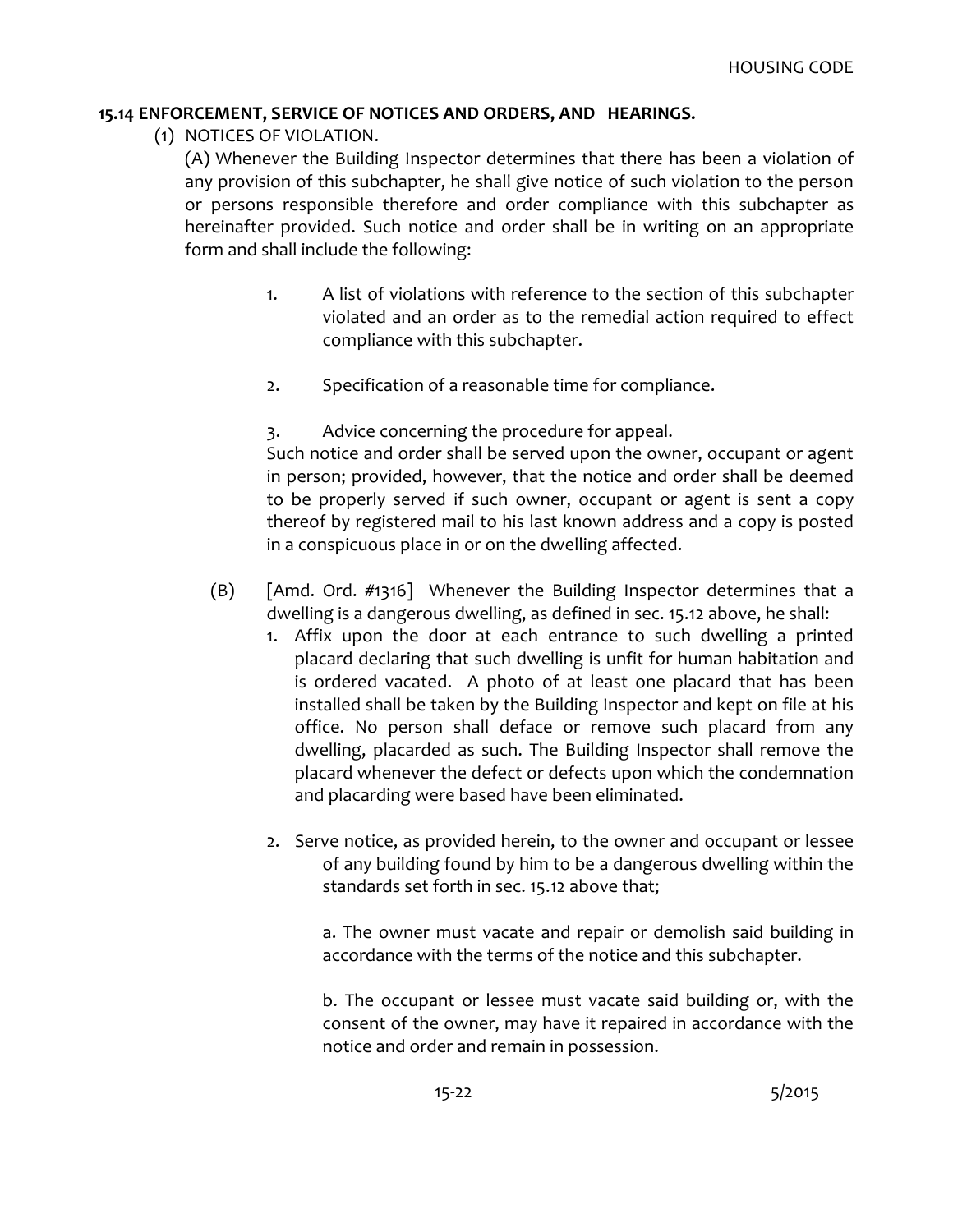# (2) HEARINGS.

(A) Any person affected by a notice and order issued in connection with the enforcement of this subchapter may request and shall be granted a hearing on the matter before the Board of Zoning Appeals, provided such person shall file in the office of the Building Inspector a written petition requesting the hearing and setting forth his name, address, telephone number and a brief statement of the grounds for the hearing or for the mitigation of the order. Such petition shall be filed 30 days after the date the notice and order are served. Upon receipt of the petition, the Building Inspector shall set a time and place for hearing before the Board of Zoning Appeals and shall give the petitioner written notice thereof. Said hearing shall be held within 30 days after a petition has been filed, and the petitioner shall be given an opportunity to be heard and to show cause why the notice and order should be modified or withdrawn. The failure of the petitioner or his representative to appear and to state his case at such hearing shall have the same effect as if no petition were filed.

(B) After the hearing, the Board of Zoning Appeals, by a majority vote, shall sustain, modify or withdraw the notice, depending on its findings as to whether the provisions of this subchapter have been complied with, and the petitioner and the Building Inspector shall be notified within 10 days, in writing, of such findings.

(C) The proceedings of the hearing, including the findings and decision of the Board of Zoning Appeals and the reasons therefore shall be summarized in writing and entered as a matter of public record in the office of the Building Inspector. Such record shall also include a copy of every notice and order issued in connection with the case.

- (2) ORDERS TO VACATE. (A) Where a notice of violation and order to comply have been served pursuant to this subchapter and, upon reinspection at the end of the time specified for compliance, and if no petition for a hearing has been filed, it is found that the violation or violations have not been remedied, the Building Inspector may order the dwelling, or parts thereof affected by the continued violations, vacated in accordance with the following procedure;
	- 1. Dwellings shall be vacated within a reasonable time, not to exceed 60 days.
	- 2. Vacated dwellings shall have all outer doors firmly locked and basement, cellar and first and second story windows barred or boarded to prevent entry.
	- 3. Vacated dwellings shall not again be used for human habitation until written approval is secured from the Building Inspector.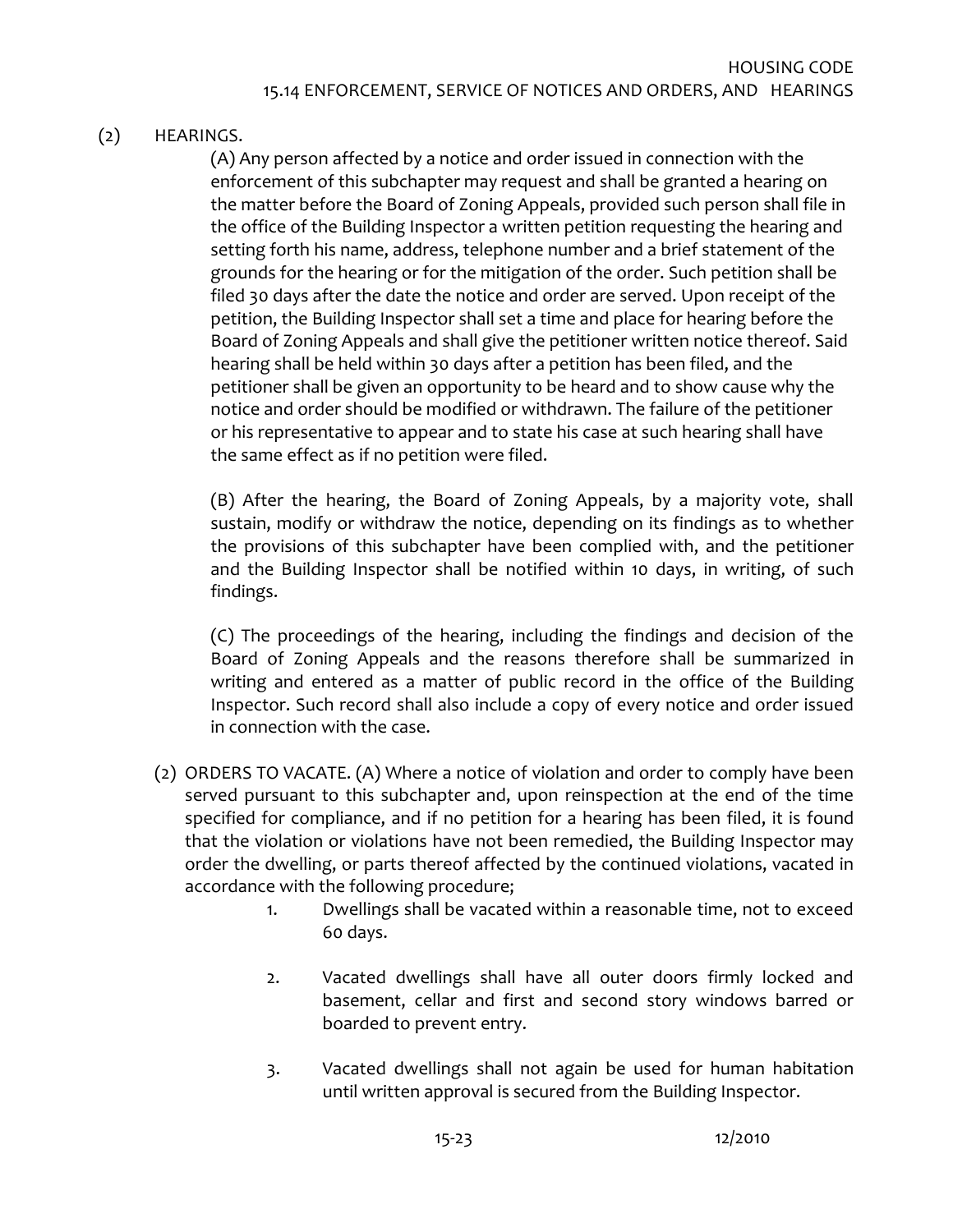- <span id="page-23-0"></span>(B) If a dwelling or part thereof is not vacated within the time specified in the order to vacate, the Building Inspector shall seek a court order in a court of competent jurisdiction for the vacation of such dwelling or part thereof.
- (4) EMERGENCY ORDER. Whenever the Building Inspector finds that an emergency exists which requires immediate action to protect the health and safety of the residents or of the public, he may issue an order so stating and notwithstanding any other provision of this subchapter such order shall take effect and shall be complied with immediately. Upon petition to the Board of Zoning Appeals, petitioner shall be afforded a hearing pursuant to sub. (2) above.
- (5) VACATION AND DEMOLITION. (A) If the owner, occupant or lessee fails to comply with the order of the Building Inspector or the action of the Board of Zoning Appeals after hearing, the Building Inspector shall cause such dwelling or part thereof to be vacated and repaired or demolished as the facts may warrant and shall, with the assistance of the City Attorney, cause the costs of such repair or demolition to be charged against the land on which the building existed as a municipal lien or to be recovered in a suit against the owner.
	- (B) In cases where it reasonably appears that there is immediate danger to the life or safety of any person unless a dangerous dwelling, as defined herein, is immediately vacated and repaired or demolished, the Building Inspector shall cause its immediate vacation and repair or demolition. The costs of such emergency repair or demolition shall be collected in the same manner as provided in par. (a) above.
- **15.15 BOARD OF ZONING APPEALS; DUTIES**. For the purpose of this subchapter, the Board of Zoning Appeals shall:
	- (1) (Am. Ord. #843) Adopt rules of procedure not inconsistent with this subchapter and keep a record of all proceedings, including the vote of each member on each case heard. No member of the Board shall take part in any hearing or determination in which he had directly or indirectly any personal or financial interest. Four members of the Board in attendance at any meeting shall constitute a quorum.
	- (2) (Am. Ord. #843) Interpret the intent of this subchapter in specific cases where, upon appeal, it clearly appears that, by reason of special conditions, undue hardship would result from literal application of any section of this subchapter. Where such undue hardship is clearly demonstrated, the Board may permit a variance from the applicable section provided the dwelling will vary only a reasonable minimum from the literal provision of this subchapter and will comply generally with the spirit and intent of the regulations as to sanitation, safety and rehabilitation. Any such variance shall be permitted only by the concurring vote of at least 4 members of the Board.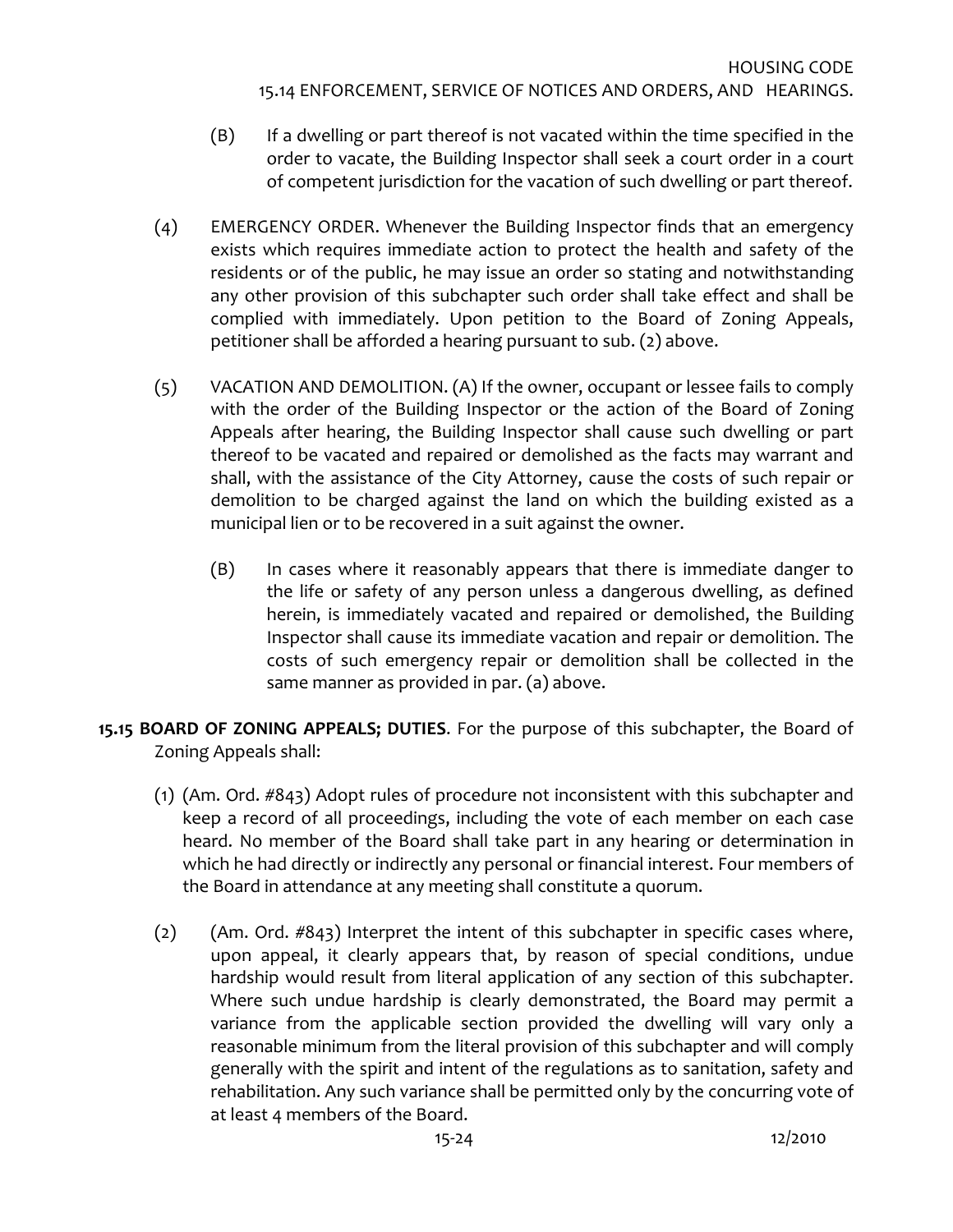- <span id="page-24-0"></span>**15.16 PENALTY.** Any person who shall violate any provision of this subchapter or any order, rule or regulation made hereunder shall be subject to a penalty as provided in sec. 25.04 of this Code. In any such action, the fact that a permit was issued shall not constitute a defense, nor shall any error, oversight or dereliction of duty on the part of the Building Inspector or the Health Officer constitute a defense.
- **15.17 POLICY STATEMENT**. It is the policy of the City to provide, within constitutional limitations, for fair housing throughout the City of New London.
- **15.175 FAIR AND OPEN HOUSING** (Cr. Ord. #839). (1) The Council hereby adopts **§106.50, Wis. Stats**., and all subsequent amendments thereto.
	- (2) The officials and employees of the City shall assist in the orderly prevention and removal of all discrimination in housing within the City by implementing the authority and enforcement procedures set forth in **§106.50, Wis. Stats**.
	- (3) The Clerk-Treasurer shall maintain forms for complaints to be filed under **§106.50, Wis. Stats**., and shall assist any person alleging a Violation thereof in the City to file a complaint there under with the Wisconsin Department of Industry, Labor and Human Relations for enforcement of **§106.50, Wis. Stats**.
- **15.18 DEFINITIONS.** Certain words or terms in this subchapter are defined for the purpose hereof as follows:
	- (1) HOUSING. Any building, structure or portion thereof which is occupied as, or designed or intended for occupancy as, a residence by one or more families, and any vacant land which is offered for sale or lease for the construction or location thereon of any such building, structure or portion thereof.
	- (2) FAMILY. One or more persons related by blood, adoption or marriage, or not more than 2 unrelated persons living and cooking together as a single housekeeping unit.
	- (3) TO RENT. To lease, to sublease, to let and otherwise grant, for a consideration, the right to occupy premises not owned by the occupant.
	- (4) DISCRIMINATORY HOUSING PRACTICE (a) To refuse to sell or rent after the making of a bona fide offer, or to refuse to negotiate for the sale or rental of, or otherwise make unavailable or deny a dwelling to any person because of race, color, religion, sex, **sexual orientation, disability, marital status, family status, lawful source of income, age, ancestry** or national origin.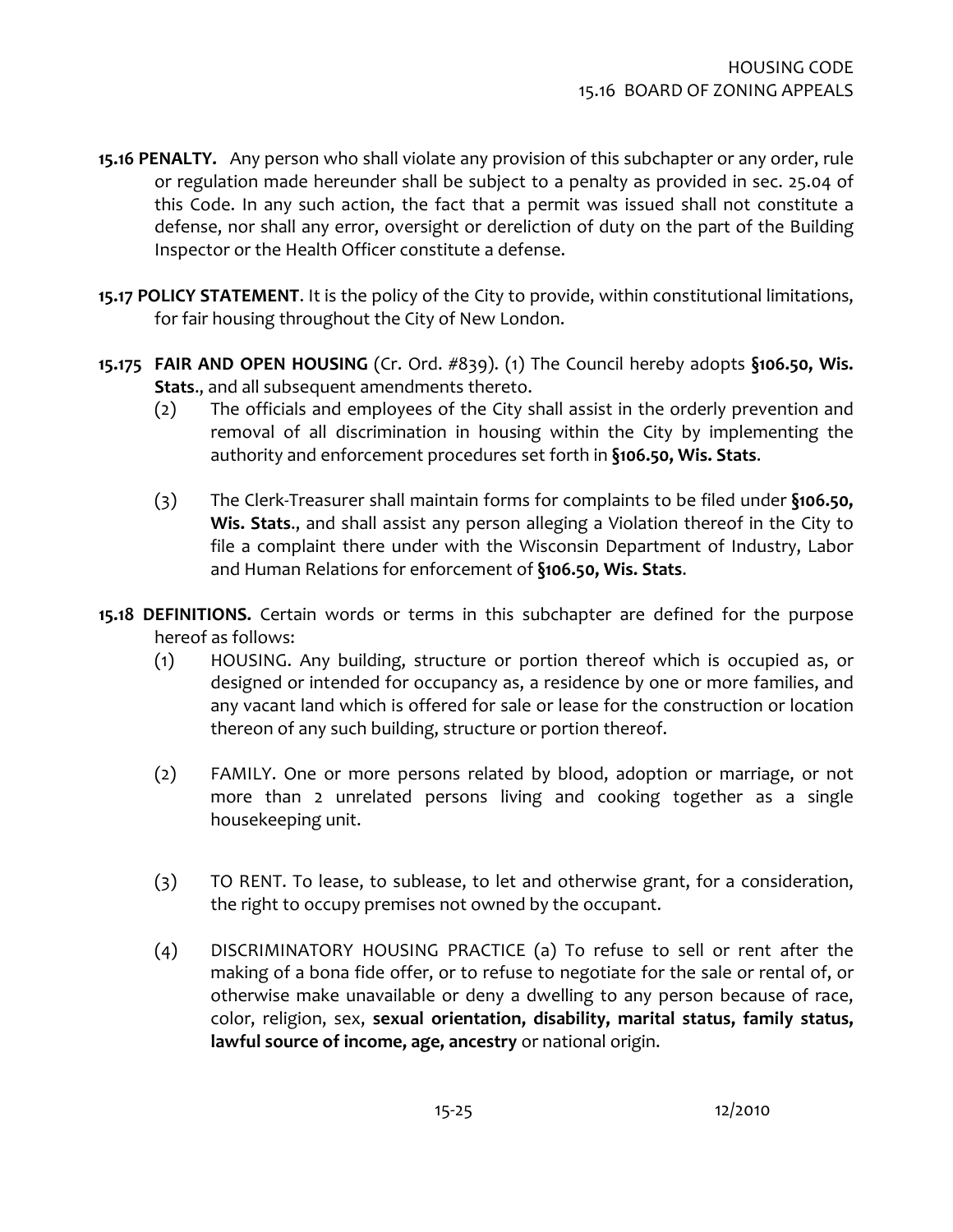- (b) (Am. Ord. #855) To discriminate against any person in the terms, conditions or privileges of sale or rental of a dwelling, or in the provision of services or facilities in connection therewith, because of race, color, religion, sex, **sexual orientation, disability, marital status, family status, lawful source of income, age, ancestry**, national origin or families with children as defined by the Federal Fair Housing Act of 1988.
- (c) To make, print or publish, or cause to be made, printed or published any notice, statement or advertisement, with respect to the sale or rental of a dwelling that indicates any

preference, limitation or discrimination based on race, color, religion, sex sexual orientation, disability, marital status, family status, lawful source of income, age, ancestry or national origin, or an intention to make such preference, limitation or discrimination.

- (d) To represent to any person because of race, color, religion, sex or national origin that any dwelling is not available for inspection, sale or rental when such dwelling is, in fact, so available.
- (e) For profit, to induce or attempt to induce any person to sell or rent any dwelling by representations regarding the entry or prospective entry into the neighborhood of a person or persons of a particular race, color, religion, sex, **sexual orientation, disability, marital status, family status, lawful source of income, age, ancestry** or national origin.
- (f) For any bank, savings and loan association, insurance company or other or in part in the making of commercial real estate loans, to deny a loan or other financial assistance to a person applying therefore for the purpose of purchasing, constructing, improving, repairing or maintaining a dwelling, or to discriminate against him in the fixing of the amount, interest rate, duration or other terms or conditions of such loan or other financial assistance because of the race, color, religion, sex or national origin of such person or of any person associated with him in connection

with such loan or other financial assistance or the purposes of such loan or other financial assistance, or of the present or prospective owners, lessees, tenants or occupants of the dwelling or dwellings in relation to which such loan or other financial assistance is given. Provided, however, that nothing contained in this section shall impair the scope of the effectiveness of the exception contained in sec. 15.19 of this subchapter.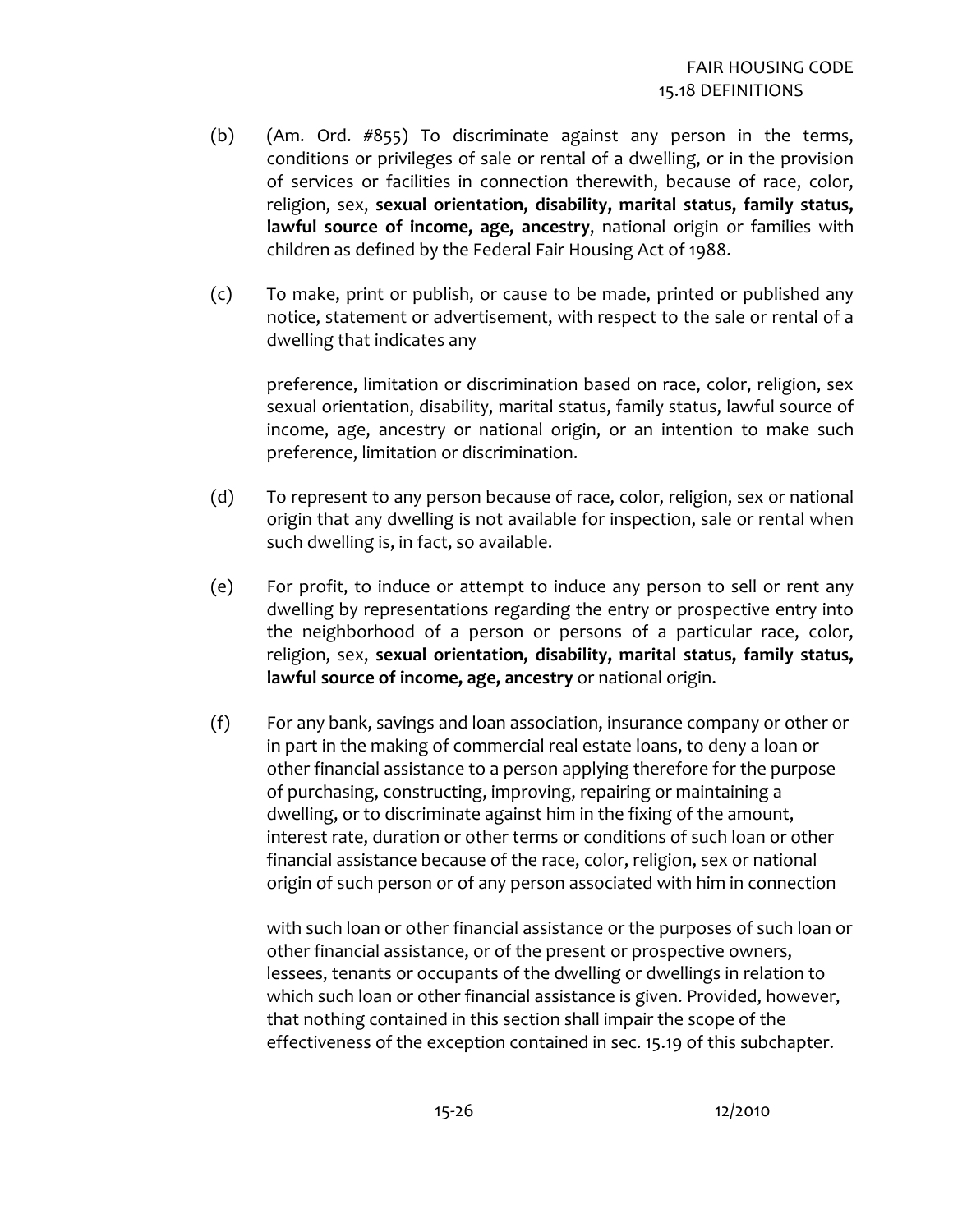- <span id="page-26-0"></span>(g) To deny any person access to or membership or participation in any organization or facility relating to the business of selling or renting dwellings or to discriminate against him in the terms or conditions of such access, membership or participation on account of race, color, religion or national origin.
- **15.19 DISCRIMINATION PROHIBITED; EXCEPTIONS**. It shall be unlawful to discriminate in the sale or rental of housing or to commit any discriminatory housing practice, except that nothing in this subchapter shall:
	- (1) Prohibit discrimination on the basis of age in relation to housing designed to meet the needs of elderly individuals.
	- (2) Prohibit from exacting different or more stringent terms or conditions for financing housing based upon the age of the individual applicant for financing if the terms or conditions are reasonably related to the individual applicant.
	- (3) Prohibit the development of housing designed specifically for a person with a handicap and discrimination on the basis of handicap in relation to such housing.
	- (4) Prohibit restrictions in the sale of a single-family house by an owner, provided that:
		- (a) Only one such sale is made in a 24-month period.
		- (b) The owner does not have an interest in more than 3 single-family dwellings, or multi-family dwellings occupied by more than 5 or more families.
		- (c) The owner is not a real estate broker or salesman.
		- (d) The owner does not commit a discriminatory housing practice in advertising the sale of the house.
	- (5) Prohibit restrictions in the rental of rooms or dwelling units, provided:
		- (a) The dwelling is occupied by no more than 4 families and the owner resides in such dwelling.
		- (b) The owner does not commit a discriminatory housing practice in advertising the rental of the room or dwelling unit.
	- (6) Prohibit religious or fraternal organizations from restricting the sale or rental of housing to members, provided such organization is not restricted on the basis of race, color, sex or national origin.